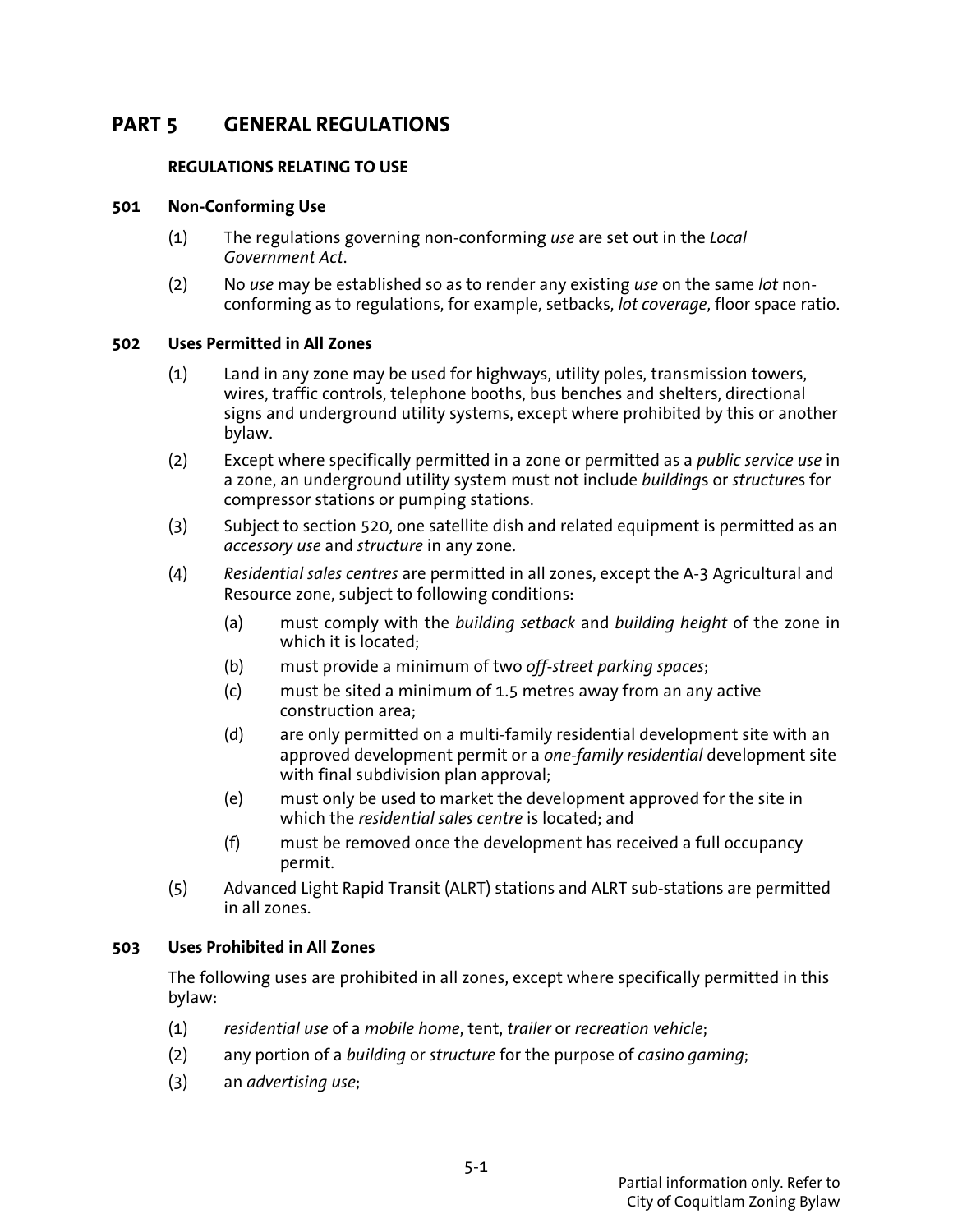- (4) a *use* of one *dwelling unit* or one *sleeping unit* by more than one *person* per 10 m2 of *residential floor area*, or a *use* of one *dwelling unit* by more than one *family* or three unrelated *person*s, except where permitted in this bylaw as a *boarding use*;
- (5) a *use* of a *lot* where the *General Manager Engineering and Public Works* has determined that, due to physical constraints, no access is available from a constructed and usable *street*;
- (6) a *use* of land, including an *advertising use* or *accessory advertising use* permitted by another bylaw:
	- (a) within 3.5 metres of an arterial *street* described in section 518 of this bylaw;
	- (b) within 6 metres of an *exterior lot corner*, as described in section 516 of this bylaw;

 except driveways, *landscape screen*s, *fences* and landscaping approved by the *General Manager Engineering and Public Works*.

- (7) a *use* of land for an accessory parking *use*, *off-street parking use* or storage *use*, for a motor vehicle exceeding 4,500 kilograms *gross vehicle weight rating*, except that:
	- (a) *recreational vehicles and* passenger vehicles of any *gross vehicle weight rating* may be parked or stored on any lot, subject to other restrictions in this Bylaw;
	- (b) motor vehicles of up to 14,000 kilograms *gross vehicle weight rating* may be parked or stored on a *lot*:
		- (i) in an A-3 zone used for *resource* or *agricultural use*;
		- in an  $M-1$ ,  $M-2$  or  $B-1$  zone;
		- (iii) used for *commercial* or *service station use*, or for *assembly use* for a church;
	- (c) where the *lot* is located on a municipal truck route designated by the *City* of Coquitlam Street and Traffic Bylaw currently in force, motor vehicles of any *gross vehicle weight rating* may be parked or stored on land:
		- (i) in an A-3 zone used for *resource* or *agricultural use*;
		- $(ii)$  in an M-1, M-2 or B-1 zone;
		- (iii) used for *commercial* or *service station use*, or for *assembly use* for a church, and provided that the *lot* is not in the C-4 or C-5 zones.
- (8) any portion of land, a *building* or *structure* for purposes of *electronic gaming*, except as may be specifically permitted by this Bylaw at any time or from time to time.
- (9) *Pawnbrokers, Pawnshops, massage parlours, methadone clinics, escort services*, and *exotic dancing.*
- (10) The growth, cultivation, production, processing, storage, distribution, barter, or sale of cannabis, or any products containing or derived from cannabis, except *medical cannabis grow operations* where expressly permitted in this Bylaw.

### **504 Temporary Building**

Land may be used for a *temporary building* provided that the *temporary building*:

(1) is not used as a *dwelling unit*;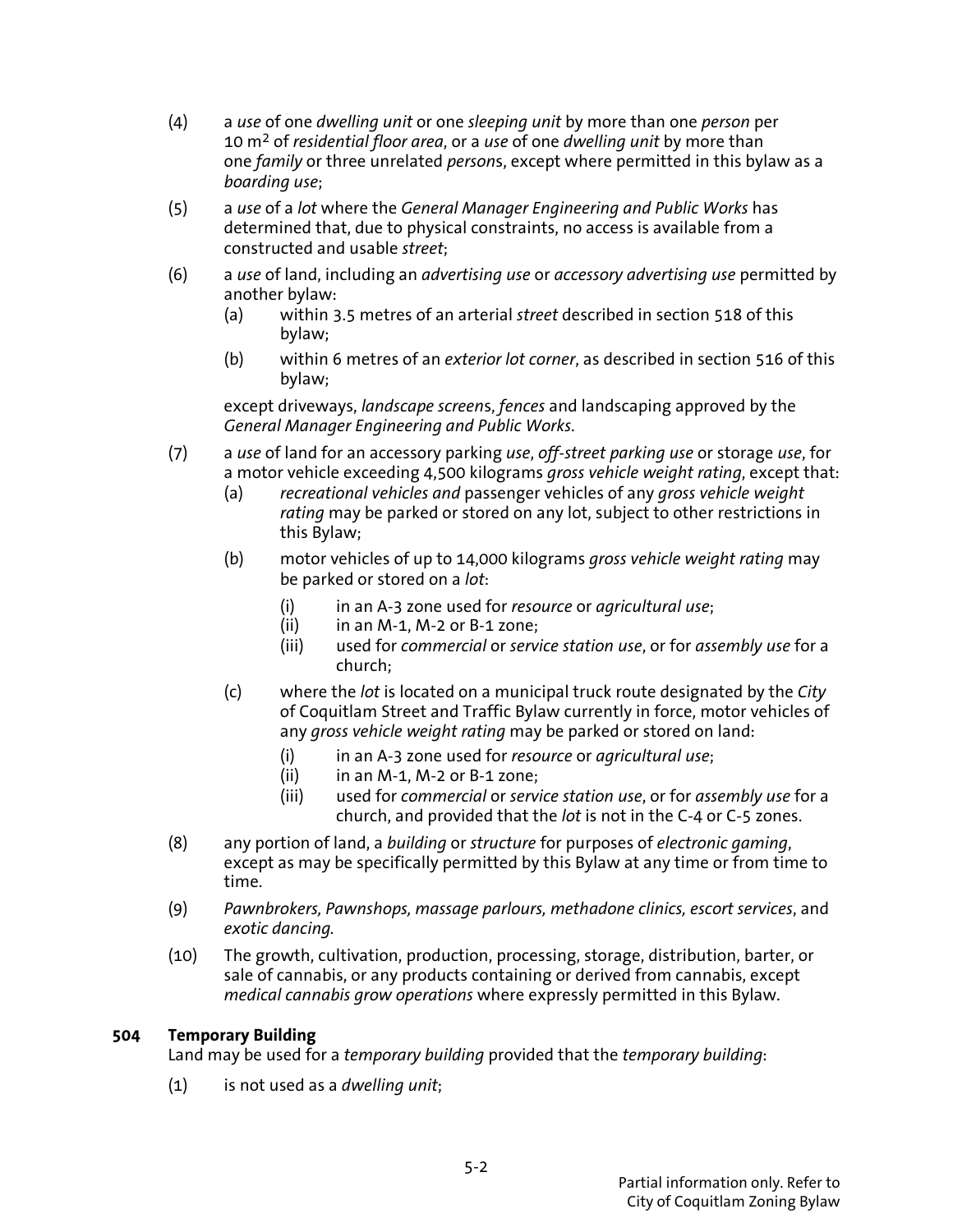- (2) does not:
	- (a) create or contribute to any public nuisance or public hazard;
	- (b) affect or obstruct any *street* or *lane*;
- (3) complies with the following provisions of the bylaw for the zone in which it is located:
	- (a) use and density;
	- (b) accessory *off-street parking*;
	- (c) *building* setbacks and *building height*;
- (4) Notwithstanding Sub-section (3) above, a *temporary building*:
	- (a) used as a newspaper distribution depot must be located within a C zone and shall not be required to comply with Sub-section (3) above;
	- (b) used for *public school* purposes on elementary or middle school sites shall not be required to comply with Sub-section (3)(b) above, provided that the placement of the *temporary building* does not result in a reduction to the number of accessory *off-street parking* spaces then existing on the lot, unless with the reduction the required parking under this bylaw for all permanent and *temporary buildings* is met;
	- (c) used as a construction trailer shall not be required to comply with Subsection (3) above.

### **505 Landscaping**

 All portions of a *lot* not occupied by a *building* or *structure* or used for *off-street parking* or off-street loading must be landscaped and maintained.

### **506 Landscaping Requirements for Development in Northeast Coquitlam**

- (1) Development occurring within the area of Northeast Coquitlam shown on the map illustrated in Schedule "H" shall provide landscaping in accordance with the specifications in the following table.
- $(2)$  In addition to  $(1)$  above, all planted trees:
	- (a) shall be nursery grown stock; and
	- (b) must meet BCSLA/BCNTA standards as well as the tree planting standards included in the City of Coquitlam's Supplementary Specifications and Detailed Drawings to the 2000 edition of the British Columbia Master Municipal Construction Document (BC MMCD).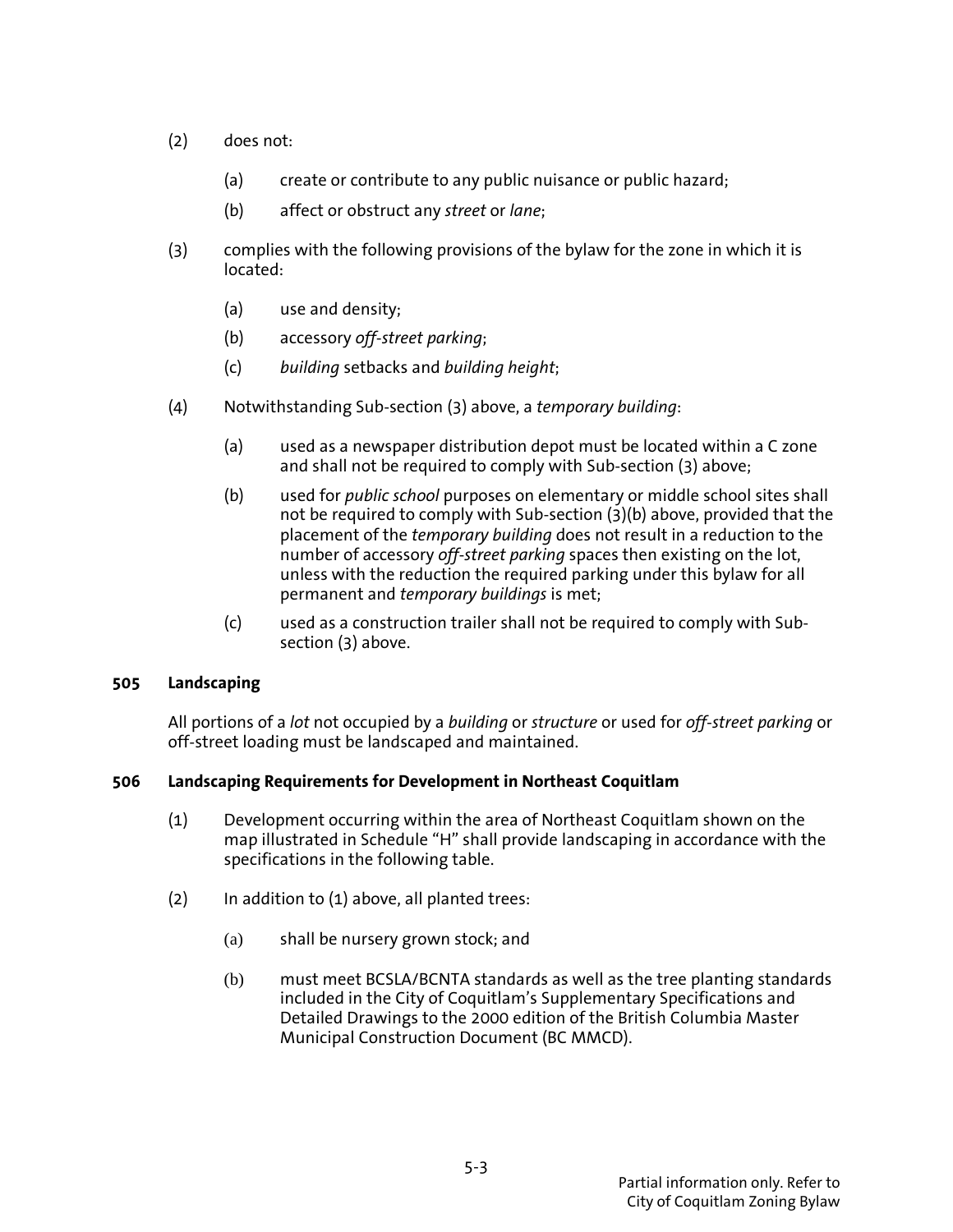| Lot Size:<br>in square<br>metres<br>(m <sup>2</sup> ) | <b>Retained</b><br>Trees $>$<br>20 cm<br>diameter | <b>OR</b> | <b>Number of Trees</b><br>retained or Trees<br>planted greater<br>than 10 cm<br>diameter<br>(see List $A$ ) <sup>1</sup> | <b>OR</b> | <b>Number of Trees</b><br>retained or Trees<br>planted greater<br>than 5 cm<br>diameter<br>(see List B) $^{2}$ | <b>OR</b> | Number of any<br>other Trees<br>retained or Trees<br>planted<br>(see List $C$ ) <sup>3</sup> |
|-------------------------------------------------------|---------------------------------------------------|-----------|--------------------------------------------------------------------------------------------------------------------------|-----------|----------------------------------------------------------------------------------------------------------------|-----------|----------------------------------------------------------------------------------------------|
| $<$ 250                                               | $\Omega$                                          |           | 0                                                                                                                        |           |                                                                                                                |           |                                                                                              |
| 251-500                                               | 1                                                 |           |                                                                                                                          |           |                                                                                                                |           | 4                                                                                            |
| 501-750                                               | $\overline{2}$                                    |           |                                                                                                                          |           | 6                                                                                                              |           | 8                                                                                            |
| 751-1000                                              | 3                                                 |           | 6                                                                                                                        |           | 9                                                                                                              |           | 12                                                                                           |
| 1001-                                                 | 4                                                 |           | 8                                                                                                                        |           | 12                                                                                                             |           | 16                                                                                           |
| 1250                                                  |                                                   |           |                                                                                                                          |           |                                                                                                                |           |                                                                                              |
| Over                                                  | 1 tree per                                        |           | 1 tree per 125                                                                                                           |           | 1 tree per 85                                                                                                  |           | 1 tree per 65                                                                                |
| 1250                                                  | 250 m <sup>2</sup> $(*)$                          |           | $m^2$ $(*)$                                                                                                              |           | $m^2$ (*)                                                                                                      |           | $m^2$ $(*)$                                                                                  |

(\*) rounded to the nearest whole number

<sup>i, 2, & 3</sup> - for guidance refer to the City's applicable standards regarding Tree Retention and Replacement

### **507 Common Amenity Area Standards**

*Common amenity areas* must be designed to attract residents to use the space.

- (1) Minimum area. The minimum size of any portion of a *common amenity area* shall be not less than a 1.8 metre x 1.8 metre area.
- (2) Surfacing materials. Outdoor *common amenity areas* must be surfaced with lawn, pavers, decking, sport court paving, or similar materials which allow the area to be used for active or passive recreational use.
- (3) Facilities and Landscaping. Tables, benches, trees, garden plots, children's play structures, fountains, pools, or similar features, may be incorporated into outdoor *common amenity areas*. An indoor *common amenity area* may include recreational facilities, guest rooms, and meeting rooms.

### **508 Accessory Uses**

# **(1) Boarding Use**

A *boarding use*:

- (a) must not accommodate more than two boarders per *dwelling unit*;
- (b) in the form of bed and breakfast accommodation, may provide
	- accommodation for one *family* or two boarders; and
- (c) must be completely enclosed within a *building*.

# **(2) Secondary Suites**

A *secondary suite* is permitted only where it complies with all of the following:

- (a) only one *secondary suite* is permitted in a *one-family residential* dwelling;
- (b) the *secondary suite* must be contained within the *principal building* and not in a detached *accessory building*;
- (c) the *secondary suite* is not subject to *subdivision* under the provisions of either the *Land Title Act* or the *Strata Property Act*;
- (d) the additional *secondary suite accessory off-street parking* space must be located on-site with a minimum space length of 5.0 metres;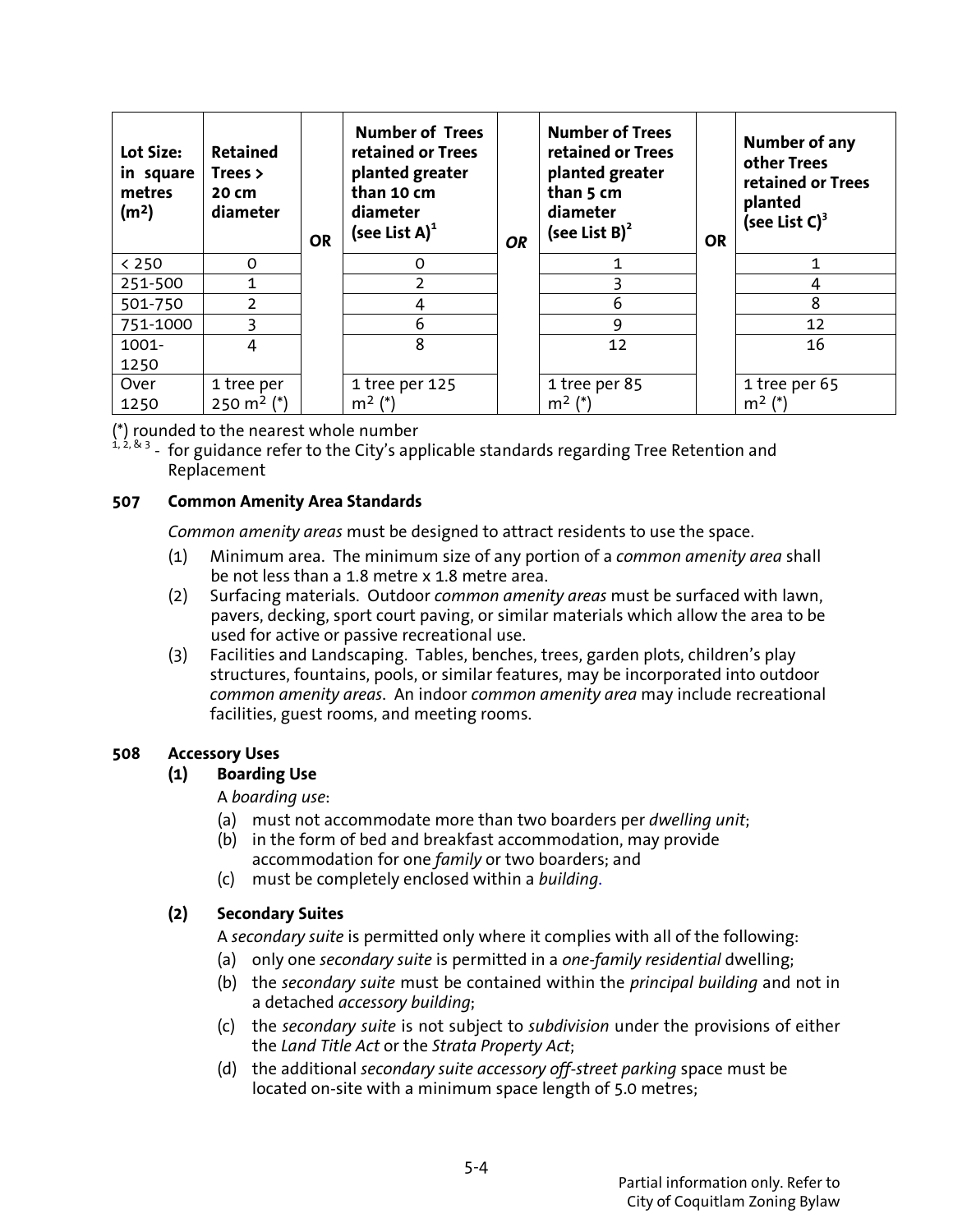- (e) is limited to a maximum size of 40% of the total *floor area* of the *principal building*;
- (f) where the *one-family residential use* is serviced by an on-site sewer system, confirmation in writing from the applicable licensing body that the capacity of the sewer system will not be compromised by the presence of the *secondary suite;* and,
- (g) A *secondary suite* is to be located on or below the first storey of a *building* or *structure* for *one-family residential use* and any *habitable room* of the *secondary suite* must be located below some portion of the main *one-family residential*  unit (excluding *habitable* and non-*habitable rooms* contained in an attic).

# **(3) Accessory Home Occupation**

An *accessory home occupation* use:

- (a) must be validly licenced;
- (b) must not involve the retail sale and delivery of goods on the premises unless the goods are produced on the premises;
- (c) must not involve the outdoor display or storage of goods and materials;
- (d) shall be conducted by at least one permanent resident *person* of the *residential use* to which it is accessory and shall employ no more than one nonresident *person*;
- (e) must not detract in any way from the residential character of the exterior of the *building* in which it is conducted nor indicate in any way from the exterior that the premises are being so used, except for non-illuminated fascia signage (0.2 square metres maximum) as permitted in the City of Coquitlam Sign Bylaw currently in force;
- (f) must not result in parking, pedestrian or vehicular traffic to the home, in excess of that which is characteristic of the zone within which it is located;
- (g) must not involve the storage of dangerous goods or discharge or emit odorous, toxic or noxious matters, heat, glare, radiation or noise except as characteristic of a residential *dwelling unit* nor produce solid or offensive waste not characteristic or in excess of volumes characteristic of a residential *dwelling unit* and as permitted under the City's Solid Waste Bylaw currently in force;
- (h) must not involve the keeping of animals for financial gain or breeding of any animals as an *accessory home occupation use*;
- (i) must be completely enclosed within a *building* used for *residential* or *accessory residential use*, except when the *accessory home occupation use* involves *child care*;
- (j) must not occupy more than 40% of the *residential floor area* of the *dwelling un*it;
- (k) must not carry on a business as an *adult entertainment use*, *adult video store*, *cheque cashing business*, *methadone dispensary*, *scrap metal dealer*, or *tattoo parlour;* and,
- (l) must not involve the repair, salvaging or maintenance of motor vehicles as an *accessory home occupation use*.

# **(4) Building of Boats**

The building of any boat must: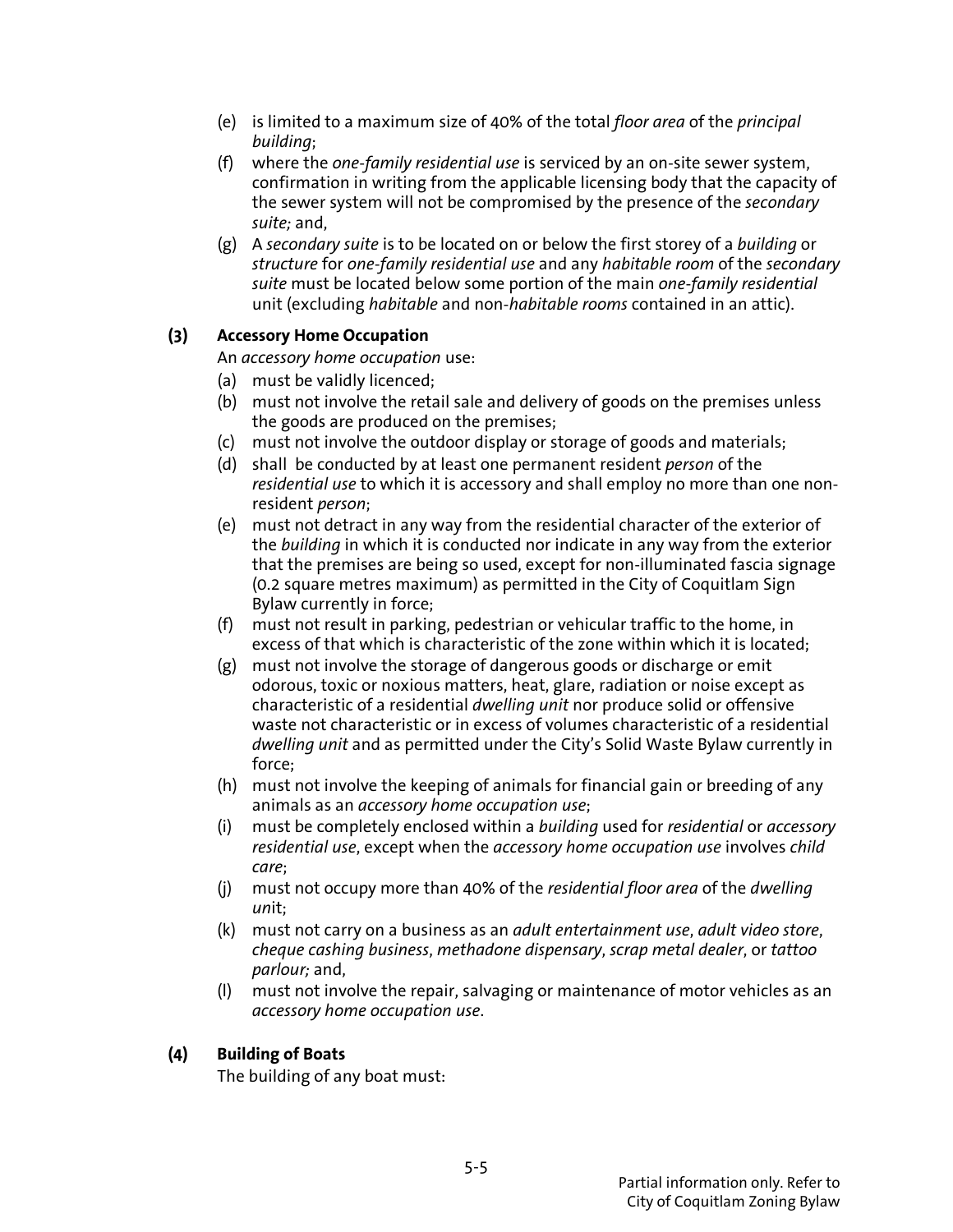- (a) take place within a *building* used for *accessory residential use*, *accessory offstreet parking*; or
- (b) be completely screened so as not to be visible from outside the lot on which the boat is being built; and
- (c) not take place in the area between a *building* and the *front lot line* or between the *building* and an exterior side lot.

# **(5) Accessory Off-Street Parking in Residential Zones**

This section applies to the following zones: RS-1, RS-2, RS-3, RS-4, RS-5, RS-6, RS-7, RS-8, RS-9, RS-10, RS-11, RTM-1, RT-1, RT-2, RT-3, RM-1 and RMH-1.

 In the above zones, *accessory off-street parking* must not be used for the parking or storing of:

- (a) *contractor's equipment* unless completely enclosed within a *building*;
- (b) greater than two of any combination of *recreational vehicle* or boat trailers unless completely enclosed within a *building;*
- (c) *recreational vehicles* exceeding 3.7 metres in height, unless completely enclosed within a *building;*
- (d) *recreational vehicles* or boat trailers within an interior or exterior side yard setback unless:

 (i) screened from the adjacent side lot line by a solid *fence* or landscaping not less than 1.8 metres in height; and

- (ii) the use is not otherwise prohibited elsewhere in this Bylaw.
- (e) *recreational vehicles* or boat trailers which exceed 7.6 metres in length, unless: (i) completely enclosed within a *building*; or
	- (ii) the length of the property's driveway (and contiguous parking pad if present) exceeds 7.6 metres, in which case the length of each *recreational vehicle* or boat trailer must not exceed the length of the driveway (and contiguous parking pad, if present), to a maximum length of 15.2 metres.
- (f) commercial vehicles unless:
	- (i) if less than or equal to 7.6 metres in length
		- (i.i) parked or stored within an interior or exterior side yard setback, screened from the adjacent side lot line by a solid *fence* or landscaping not less than 1.8 metres in height, and not otherwise prohibited elsewhere in this Bylaw; or
		- (i.ii) completely enclosed within a *building*; or
		- (i.iii) the length of the property's driveway (and contiguous parking pad if present) exceeds 7.6 metres.
	- (ii) if greater than 7.6 metres in length
		- (ii.i) completely enclosed within a *building*; or
		- (ii.ii) the length of the property's driveway (and contiguous parking pad if present) exceeds 7.6 metres, in which case the length of the commercial vehicle must not exceed the length of the driveway (and contiguous parking pad if present), to a maximum length of 15.2 metres.
	- (iii) if greater than 3.7 metres in height, it is completely enclosed within a *building*.
- (g) *recreational vehicles* or commercial vehicles not owned by the occupant or owner of the property.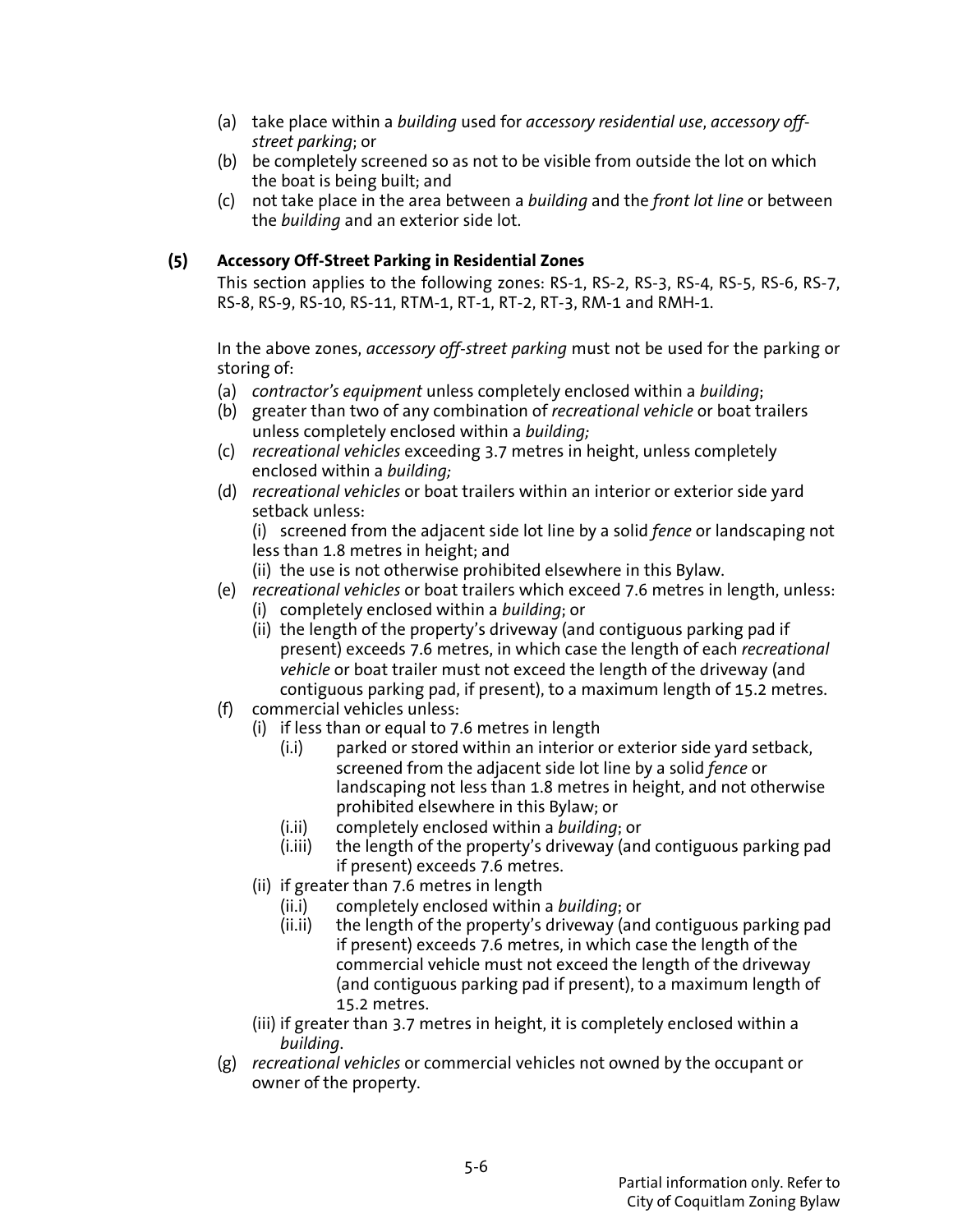# **(6) Lock-off Units**

A *lock–off unit* is permitted only where it complies with all of the following:

- (a) only one *lock-off unit* is permitted in an *apartment dwelling unit;*
- (b) the *lock-off unit* is not subject to *subdivision* under the provisions of either the *Land Title Act* or the *Stata Property Act;* and
- (c) the additional amount of *off-street parking* required for *lock-off units* must be located on-site.

## **509 Multi-Family Apartment and Commercial and Recycling Area Requirements**

- (a) All new *apartment* residential development shall provide an enclosed recycling room that meets the following:
	- (i) Minimum recycling area that is the greater of 7.5 m2 or 0.29 m2 per *dwelling unit* up to a maximum of 50 m2.
- (b) All new *commercial* development shall provide a recycling area that meets the following:
	- (i) Minimum recycling area that is the greater of 4  $m<sup>2</sup>$  or 0.015  $m<sup>2</sup>$  per square metre of *gross floor area* up to a maximum of 50 m2.

# **510 Outdoor Play Space for Child Care Uses**

An outdoor play area that is accessory to a child-minding service, *assembly child care use,* or *child care use* and that is required by the provincial health licensing authority does not need to be enclosed within a *building.*

# **SIZE, SHAPE AND SITING OF BUILDINGS AND STRUCTURES**

# **511 Non-Conforming Size, Shape or Siting**

- (1) No *building* or *structure* may be constructed, reconstructed, altered, moved or extended so as to cause any existing *building* or *structure* on the same *lot* to contravene the provisions of this bylaw.
- (2) A *one-family residential use* is not permitted on a *lot* less than the minimum *lot size* specified in the applicable zone unless:
	- (a) the *lot* (not including a *strata lot*) was registered before 1971 09 27 and is serviced by the municipal water supply system and the municipal sanitary sewer system;
	- (b) the *lot* (not including a *strata lot)* was registered before 1971 09 27 and:
		- (i) the *lot* is not serviced by the municipal water supply system and the *Medical Health Officer* has approved in writing an alternate source of water supply; and
		- (ii) the *lot* is not serviced by the municipal sanitary sewer system and the *Medical Health Officer* has approved, in writing, an on-site sewerage disposal system, or accepted for filing certification that such a system has been completed according to filed plans.
	- (c) the *strata lot* was registered before 1979 01 01 and is serviced by a water supply system and a sanitary sewer system.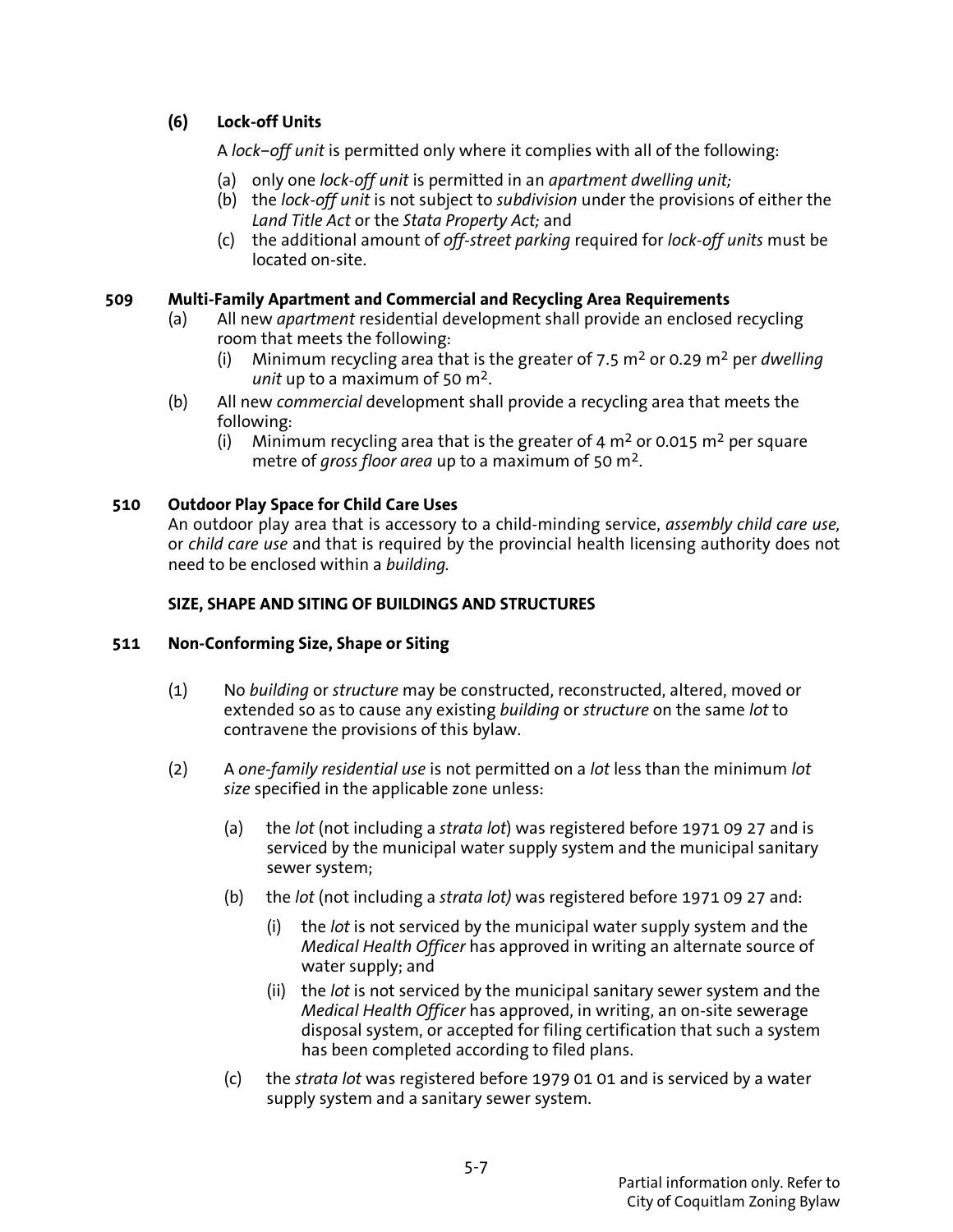# **512 Buildings Per Lot**

 One or more *principal building*s may be located on a *lot*, except as otherwise limited in this bylaw.

#### **513 No Building Over Lot Line**

No *building* may be located over a *lot* line.

# **514 Siting Exceptions**

|     | <b>Siting Exceptions</b>                                                                                                                                              | <b>Exception Permitted</b>                                                                                                                 | <b>Additional Requirements</b>                                                                                                                                                                                                                                             |
|-----|-----------------------------------------------------------------------------------------------------------------------------------------------------------------------|--------------------------------------------------------------------------------------------------------------------------------------------|----------------------------------------------------------------------------------------------------------------------------------------------------------------------------------------------------------------------------------------------------------------------------|
| (1) | Chimneys,<br>Bay windows,<br>Ornamental features,<br>Unglazed alcoves                                                                                                 | The minimum setback may<br>be reduced by 0.6 metres.                                                                                       | In all RS zones and RT zones, bay<br>windows must not project into<br>the interior side yard setback<br>requirement of the zone; except<br>when adjacent a lane.<br>All unglazed projections are<br>limited to an aggregate<br>maximum of 3.0m in length per<br>wall face. |
| (2) | Awning<br>Steps,<br>Eaves,<br>Sunlight control projections,<br>Canopies,<br>Balconies,<br>Porches,<br>Support columns that project<br>beyond the face of the building | Setback to an interior lot<br>line may be reduced by 0.6<br>metres.<br>Setbacks to all other lot lines<br>may be reduced by 1.5<br>metres. |                                                                                                                                                                                                                                                                            |
| (3) | Underground structure                                                                                                                                                 | May be sited on any portion<br>of a lot except as restricted<br>by section 518, 519 and 523.                                               | Maximum projection 1.3m above<br>finished grade (except driveway<br>and stairwell entrances).<br>If projecting above finished grade,<br>a minimum 1.5 metres<br>landscaped setback area must be<br>provided from any lot line.                                             |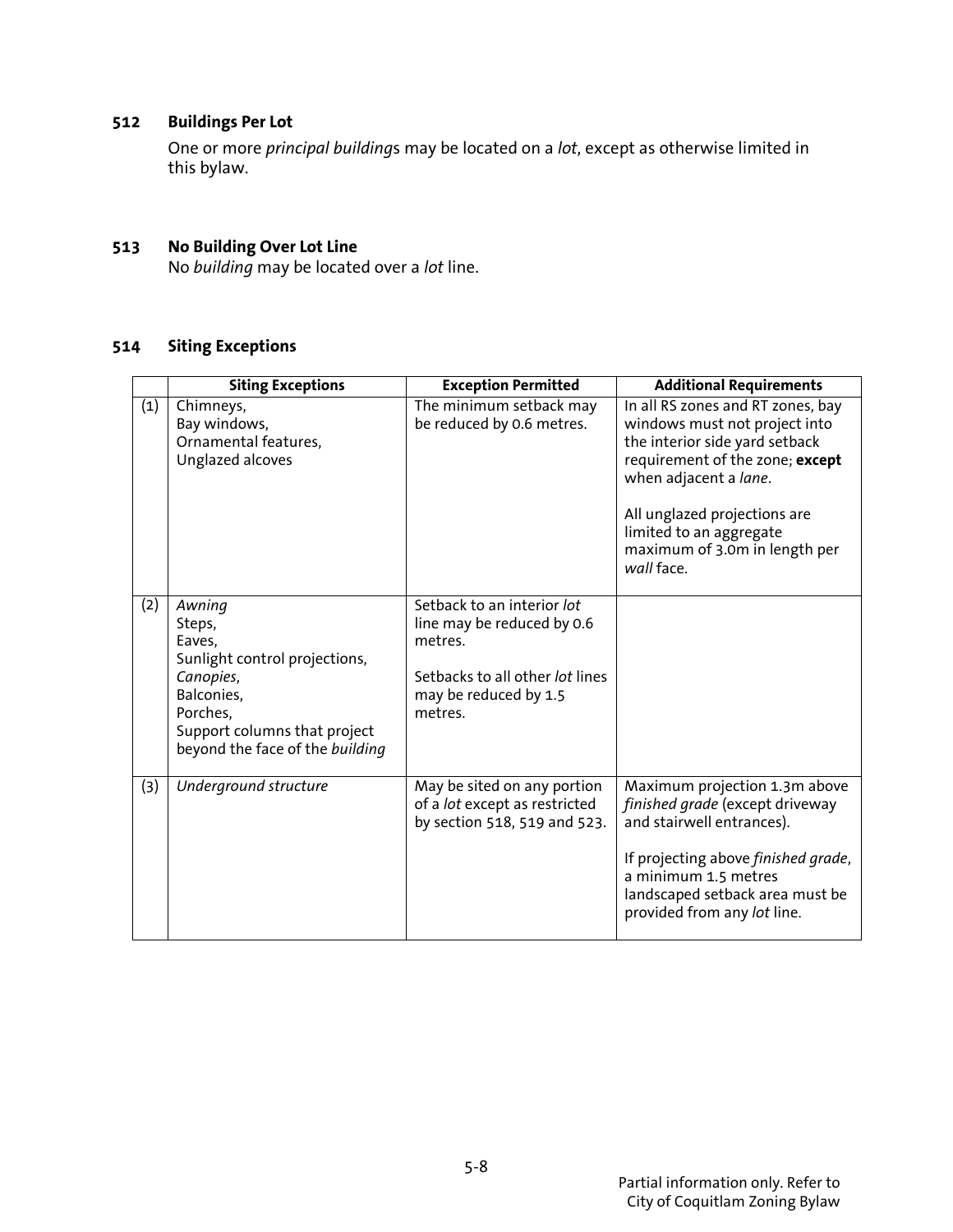|     | <b>Siting Exceptions</b>                                                                                                                                                                          | <b>Exception Permitted</b>                                                                                   | <b>Additional Requirements</b>                                                                                                                                                                                                                                                                                                                                                                                                                                                                                                                                                                                                                          |
|-----|---------------------------------------------------------------------------------------------------------------------------------------------------------------------------------------------------|--------------------------------------------------------------------------------------------------------------|---------------------------------------------------------------------------------------------------------------------------------------------------------------------------------------------------------------------------------------------------------------------------------------------------------------------------------------------------------------------------------------------------------------------------------------------------------------------------------------------------------------------------------------------------------------------------------------------------------------------------------------------------------|
| (4) | Exterior heating and cooling<br>equipment and associated<br>venting terminations,<br>Heat pumps,<br>Ancillary swimming pool<br>heating and filtering<br>equipment,<br><b>Emergency generators</b> | May be sited on any portion<br>of a lot, except as otherwise<br>limited by this or another<br>bylaw.         | For one-family residential, duplex<br>residential, triplex residential,<br>fourplex residential and street-<br>oriented village home residential<br>uses, the subject equipment must<br>be located a minimum of 1.0<br>metre from the required interior<br>side lot line setback for the zone<br>the building is located in.<br>Venting terminations for central<br>heating and cooling equipment<br>must be located such that they<br>do not vent into the area of a lot<br>adjacent to an interior side lot<br>line.<br>Ancillary swimming pool heating<br>and filtering equipment is<br>restricted to a maximum height<br>of 1.3 metres above grade. |
| (5) | In-ground swimming pool                                                                                                                                                                           | May be sited on any portion<br>of a lot, except as restricted<br>under sections 518, 519 and<br>523.         |                                                                                                                                                                                                                                                                                                                                                                                                                                                                                                                                                                                                                                                         |
| (6) | Exterior cladding, pilasters, or<br>belt courses                                                                                                                                                  | May project 0.165 metres<br>maximum from the exterior<br>sheathing of a building.                            |                                                                                                                                                                                                                                                                                                                                                                                                                                                                                                                                                                                                                                                         |
| (7) | Fences<br>Mailboxes<br>Trellises<br><b>Benches</b><br><b>Outdoor Amenity Areas</b><br>Children's Playground Areas                                                                                 | May be sited at any portion<br>of a lot, except as otherwise<br>limited by this or another<br>bylaw.         |                                                                                                                                                                                                                                                                                                                                                                                                                                                                                                                                                                                                                                                         |
| (8) | Freestanding lighting poles,<br>Freestanding signs,<br>Warning devices,<br>Antennas,<br>Masts,<br>Utility poles,<br>Wires,<br>Flagpoles                                                           | May be sited on any portion<br>of a <i>lot</i> , except as otherwise<br>limited by this or another<br>bylaw. |                                                                                                                                                                                                                                                                                                                                                                                                                                                                                                                                                                                                                                                         |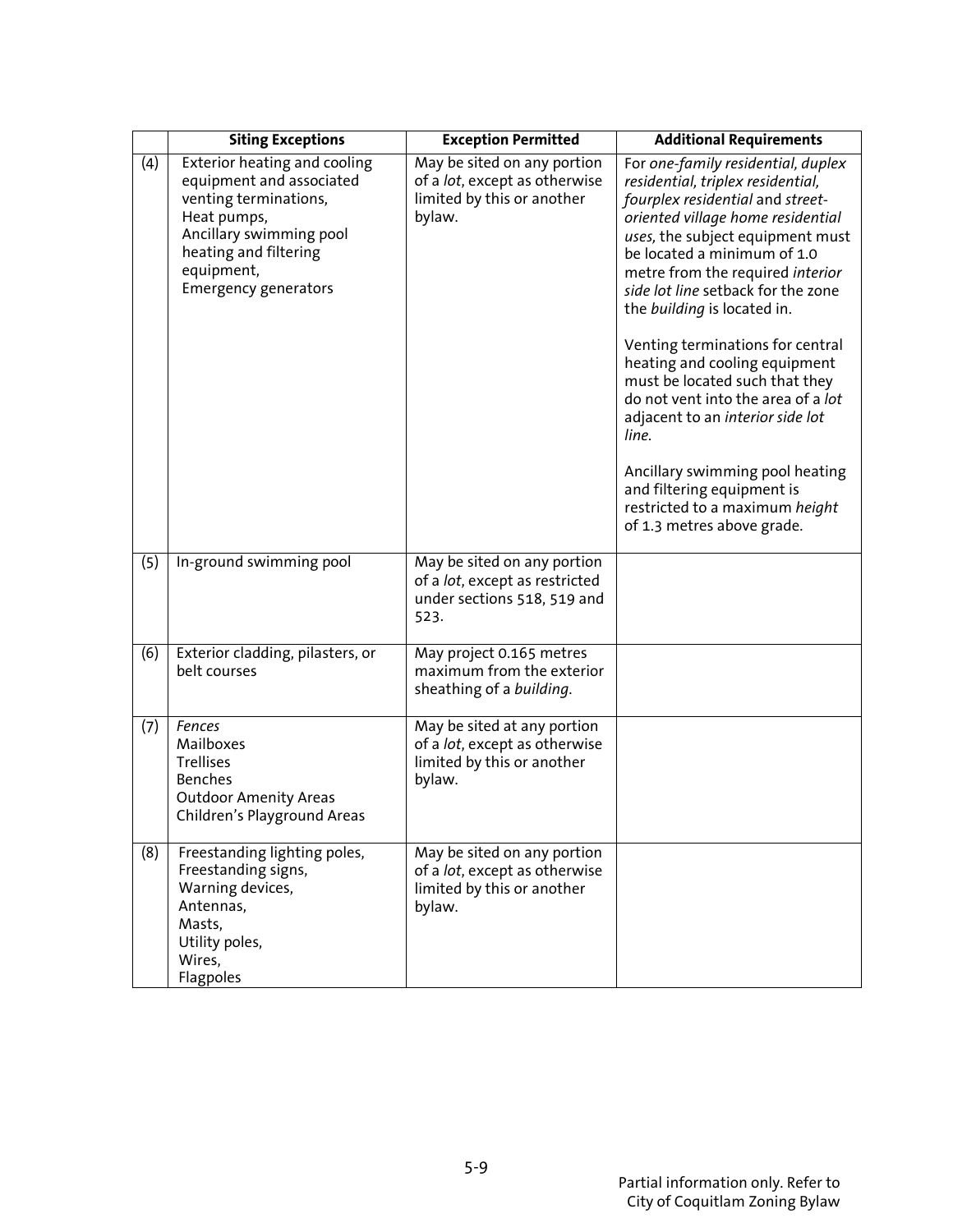# **515 Height Exceptions**

 The maximum *heights* of *buildings* and *structures* established elsewhere in this bylaw may be exceeded for:

- (1) *industrial* cranes, grain elevators, towers, tanks and bunkers;
- monuments, chimneys, smokestacks and flagpoles;
- (3) elevator shafts, mechanical equipment and stair towers;
- (4) radio, television and cellular antennas;<br>(5) screening for mechanical equipment are
- $(5)$  screening for mechanical equipment and antennas;<br>(6) retaining walls, except as specified in Section 516;
- retaining walls, except as specified in Section 516;
- (7) scenery lofts, skylights and landscape entry features; and
- (8) church spires, belfries and domes.

#### **516 Landscape Screens, Fences and Retaining Walls**

|     | <b>Landscaping Screens, Fences</b><br>and Retaining Walls (Type)                                                                                                                                                                     | <b>Maximum Height</b>                                                       | <b>Additional Requirements</b>                                                                                                                                                                                                                                                                           |
|-----|--------------------------------------------------------------------------------------------------------------------------------------------------------------------------------------------------------------------------------------|-----------------------------------------------------------------------------|----------------------------------------------------------------------------------------------------------------------------------------------------------------------------------------------------------------------------------------------------------------------------------------------------------|
| (1) | Landscape screen, retaining<br>wall, or fence within 6 metres<br>of an exterior lot corner.                                                                                                                                          | 1 metre maximum                                                             | Trees and other vegetation<br>must be trimmed so that there<br>is no visual obstruction<br>between 1 and 2 metres above<br>the adjoining pavement level.<br>No landscape, fences, or<br>retaining walls are permitted<br>within a 3 metre by 3 metre<br>area adjacent a lane and street<br>intersection. |
| (2) | Fence height for RS-1, RS-2, RS-<br>3, RS-4, RS-5, RS-6, RS-7, RS-8,<br>RS-9, RS-10, RS-11, RTM-1, RT-1,<br>RT-2, RT-3, RM-1, RM-2, RM-3,<br>RM-4, RM-5, RM-6, RMH, C-1, C-<br>5 and P-4 zones.<br>Fence height for all other zones. | 1.3 metres<br>3.1 metres                                                    | 1.8 metres maximum height to<br>the rear of the front face of a<br>building on an interior lot or an<br>exterior lot.                                                                                                                                                                                    |
| (3) | Fence height in a public park in<br>a residential zone.                                                                                                                                                                              | 1.3 metres along the front lot line.<br>1.8 metres for all other lot lines. |                                                                                                                                                                                                                                                                                                          |
| (4) | Retaining wall and fence<br>(combined).                                                                                                                                                                                              | 3 metres                                                                    |                                                                                                                                                                                                                                                                                                          |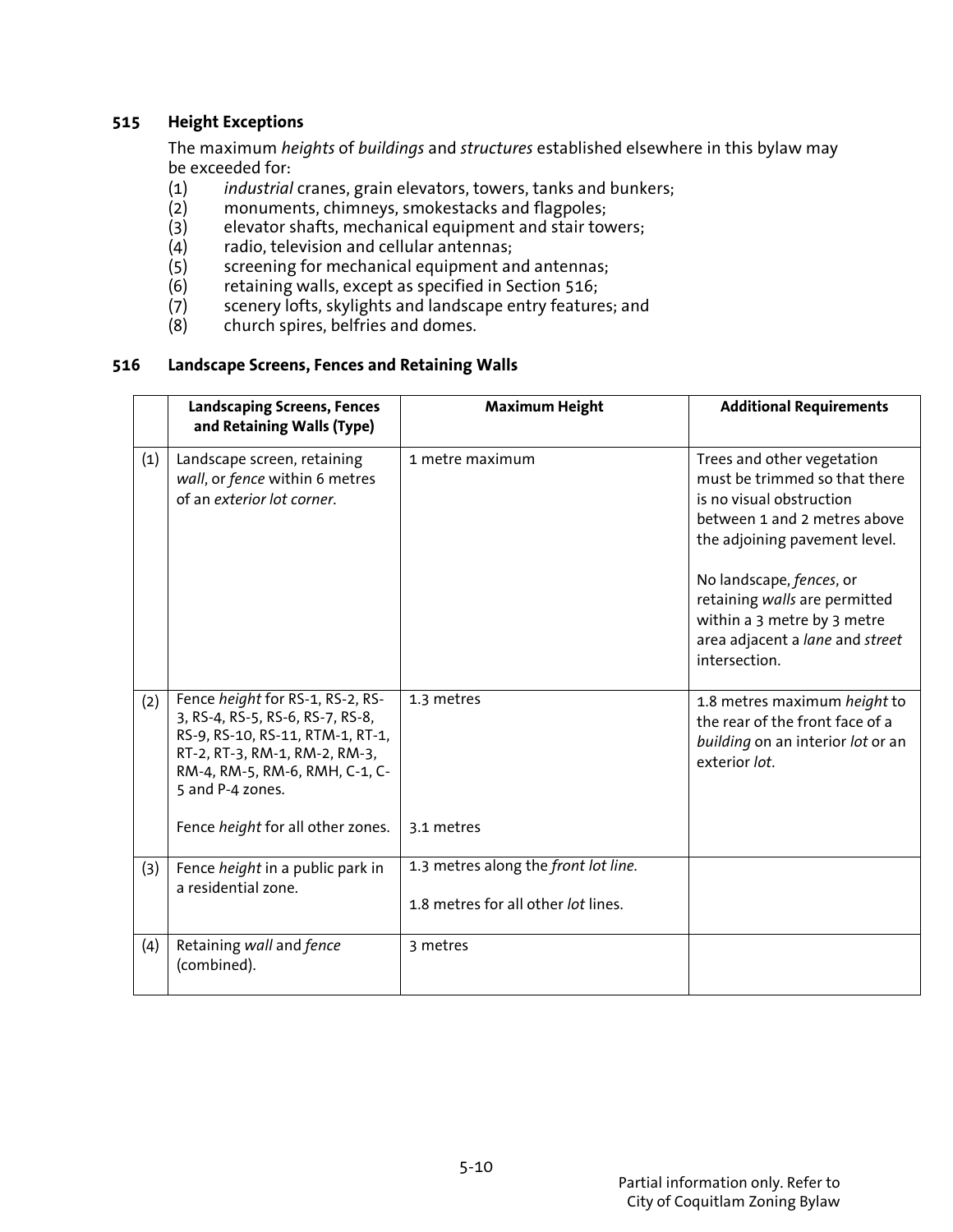|     | <b>Landscaping Screens, Fences</b><br>and Retaining Walls (Type) | <b>Maximum Height</b>                                                                                                                                                                                           | <b>Additional</b><br><b>Requirements</b>                                                                                                                                                                                                                                                                       | <b>Landscaping Screens, Fences</b><br>and Retaining Walls (Type)                                                                                                                                                                                                                                     |
|-----|------------------------------------------------------------------|-----------------------------------------------------------------------------------------------------------------------------------------------------------------------------------------------------------------|----------------------------------------------------------------------------------------------------------------------------------------------------------------------------------------------------------------------------------------------------------------------------------------------------------------|------------------------------------------------------------------------------------------------------------------------------------------------------------------------------------------------------------------------------------------------------------------------------------------------------|
| (5) | Retaining walls.                                                 | Individual<br>retaining walls                                                                                                                                                                                   | 1.2 metres except<br>those required to<br>be constructed as<br>a condition of<br>subdivision<br>approval in which<br>case the maximum<br>height is 2.4<br>metres. The<br>building inspector<br>may also permit a<br>higher retaining<br>wall, up to a<br>maximum of 2.4<br>metres under<br>certain conditions. | Minimum 1.2 metres horizontal<br>separation between any two<br>retaining walls.<br>The building inspector must<br>approve all stepped retaining<br>walls that are spaced<br>horizontally less than a<br>minimum distance of two times<br>the <i>height</i> of the immediate<br>lower retaining wall. |
|     |                                                                  | Stepped retaining<br>walls situated<br>between two one-<br>family residential<br>lots that share<br>(either wholly or<br>partially) a rear lot<br>line or a side lot<br>line or a<br>combination of<br>the two. | The building<br>inspector may<br>permit up to 4.8<br>metres combined<br>height of two<br>retaining walls,<br>with 3.6 metres<br>maximum height<br>for any individual<br>retaining walls.                                                                                                                       | Minimum 1.2 metres horizontal<br>separation between any two<br>retaining walls.<br>Only one retaining wall system<br>comprised of two retaining<br>walls is permitted between lots.                                                                                                                  |
| (6) | Barbed wire, razor wire and<br>similar materials.                |                                                                                                                                                                                                                 |                                                                                                                                                                                                                                                                                                                | Prohibited in all zones on<br>fences, buildings or structures,<br>except barbed wire is permitted<br>in the A-3 zone, all M-zones,<br>and the P-3 zone where the<br>wire is located on a fence above<br>the height of 1.8 metres.                                                                    |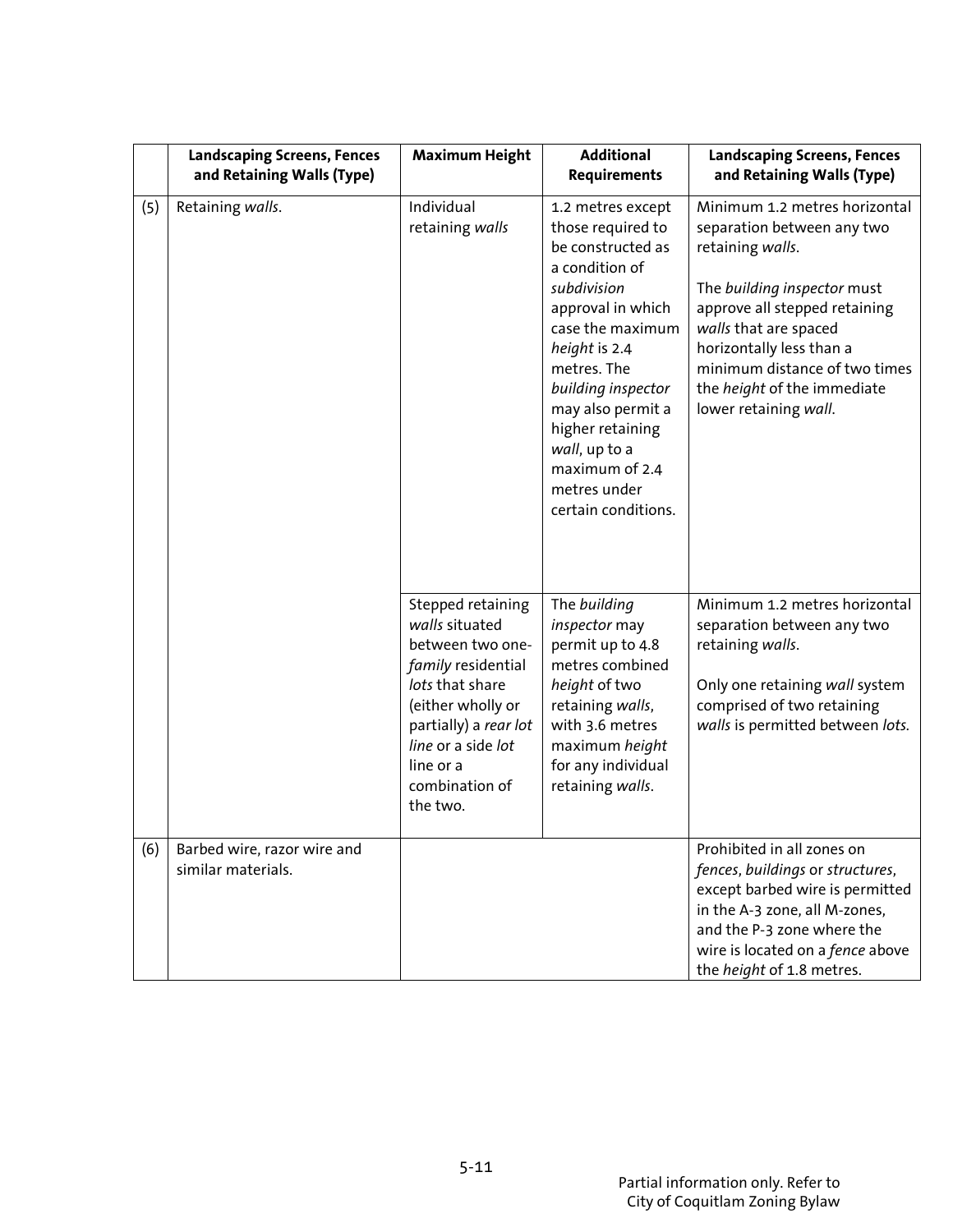#### **517 Future Streets**

- (1) A *building* on a *lot* 1110 m2 or over in area must be sited to accommodate future *street*s as they are shown in an Official Community Plan, or on a *subdivision* plan which has received preliminary approval.
- (2) *Lot area* for properties zoned or rezoning to RM-2, RM-3, RM-4, RM-5, RM-6, C-4 , or C-7 and located within the Evergreen Core or Shoulder Area as identified in Schedule "O" of this Bylaw, is calculated as follows:
	- (a) If the *lot area* of a site is reduced due to road dedication, *lot area* for the purpose of calculating *density* will be calculated based on the *lot area* prior to the road dedication.
- (3) *Lot area* for *Neighbourhood Attached Residential lots* zoned RT-1 or RT-3 is calculated as follows:
	- (a) If the *lot area* is reduced due to road dedication, *lot area* for the purpose of calculating *density* will be calculated based on the *lot area* prior to the road dedication.

#### **518 Building Line on Major Arterial Streets**

 All *buildings* and *structures* on *lots* abutting a major arterial *street* must be set back an additional 3.5 metres beyond the setback otherwise required; except that, the required additional setback shall be reduced by the distance the abutting road allowance has been widened, either by dedication and/or statutory right-of-way beyond 10.06 metres from the original centreline of the road allowance. The following are major arterial *streets*:

| Street                   | From                  | To                |
|--------------------------|-----------------------|-------------------|
| Austin Ave.              | North Rd.             | Mariner Way       |
| <b>Barnet Highway</b>    | Port Moody Boundary   | Pinetree Way      |
| Bernatchey St.           | Brunette Ave.         | Lougheed Hwy.     |
| <b>Blue Mountain St.</b> | Brunette Ave.         | Como Lake Ave.    |
| Brunette Ave.            | Trans Canada Hwy.     | Dawes Hill Rd.    |
| Clarke Rd.               | North Rd.             | Ingersoll Ave.    |
| Coast Meridian Rd.       | Victoria Dr.          | Harper Rd.        |
| Como Lake Ave.           | North Rd.             | Mariner Way       |
| David Ave.               | Port Moody Boundary   | Victoria Dr.      |
| Dewdney Trunk Rd.        | Mariner Way           | Lougheed Hwy.     |
| Freemont St.             | Pt. Coquitlam Bdry.   | David Avenue      |
| Guildford Way            | Port Moody Bdry.      | Pipeline Rd.      |
| Johnson St.              | Barnet Hwy.           | Panorama Drive    |
| Lincoln Ave.             | Pinetree Way          | Oxford St.        |
| Lougheed Highway         | North Road            | Myrnam Street     |
| Lougheed Highway         | Colony Farm Road      | Barnet Highway    |
| Lougheed Highway         | Pinetree Way          | Westwood Street   |
| Mariner Way              | United Blvd.          | Barnet Hwy.       |
| North Rd.                | <b>Brunette River</b> | Como Lake Ave.    |
| Ozada Ave.               | Lincoln Ave.          | Pipeline Rd.      |
| Pinetree Way             | Lougheed Hwy.         | Robson Avenue     |
| Pipeline Rd.             | Lincoln Ave.          | Gallette Ave.     |
| Schoolhouse St.          | Trans Canada Hwy.     | Brunette Ave.     |
| United Blvd.             | Braid St.             | Trans Canada Hwy. |
| Victoria Dr.             | Coast Meridian Rd.    | Calgary Dr.       |
| Westwood St.             | Christmas Way         | Guildford Way     |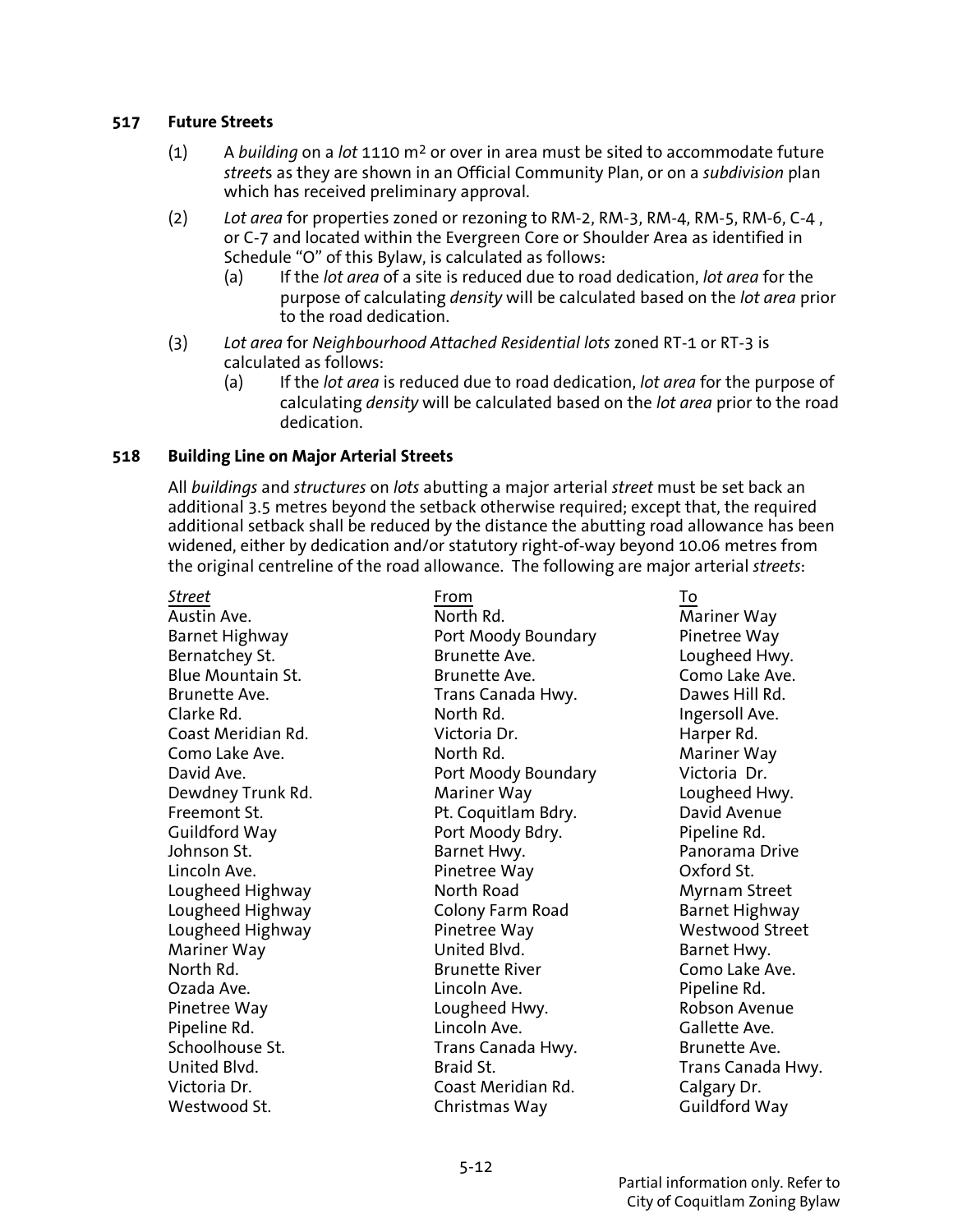#### **519 Flood Protection and Slope Control Measures**

(1) In this Section 519, unless the context otherwise requires:

*CREST* means the obvious change in grade which defines the top of a *slope*.

*DESIGNATED DESIGN FLOOD* means, with respect to all *watercourses* other than the Fraser River, a flood, which may occur in any given year, of such magnitude as to equal a flood having a 200-year occurrence interval and, with respect to the Fraser River, a *Fraser River 1894 design flood.*

*DESIGNATED DESIGN FLOOD LEVEL* means the observed or calculated elevation of a *designated design flood* at any point within the *designated floodplain* which is used to calculate the *flood construction level*.

*DESIGNATED FLOODPLAIN* means the area designated by the City as having the potential to be submerged by a *designated design flood* as specified in Subsection 519(2)(a).

 *FLOOD CONSTRUCTION LEVEL* means, at any point within the *designated floodplain*, the *designated design flood level* plus 1.0m for anticipated sea level rise plus *freeboard*, or such other level as specified in a restrictive covenant under Section 219 of the *Land Title Act* which has been registered against the land after December 21, 1989, specifying a *flood construction level* approved by the *Minister* and holding the *City* free of all claims for liability or damages in the event of flooding or erosion, or where a designated flood level cannot be determined, a specified height, accepted by the *City*, above a *natural boundary, natural ground elevation*, or any obstruction that could cause ponding.

*FLOOD MANAGEMENT GUIDELINES* means the Province of British Columbia "Flood Hazard Area Land Use Management Guidelines" dated May 2004, the Association of Professional Engineers and Geoscientists of British Columbia "Professional Practice Guidelines – Legislated Flood Assessments in a Changing Climate in BC" dated June 2012, and the British Columbia Ministry of Environment "Sea Level Rise Adaptation Primer – A Toolkit to Build Adaptive Capacity on Canada's South Coasts" dated January 2011, each as amended from time to time.

*FLOODPLAIN MAPS* means maps showing the floodplain extents and design flood levels for current and future climate change conditions as provided by the *City* and amended from time to time.

*FRASER RIVER 1894 DESIGN FLOOD* means the historic Fraser River flood magnitude that occurred in 1894 as selected by the Province of British Columbia for design of flood protection works along the Fraser River.

*FREEBOARD* means a vertical distance of 0.6 metres added to a daily peak *designated design flood level* or 0.3 metres added to an instantaneous peak *designated design flood level,* used to establish a *flood construction level.*

 *HABITABLE AREA* means any space or room, including a manufactured home, that is or can be used for dwelling purposes, business, or the storage of goods which are susceptible to damage by floodwater: and for certainty, *habitable area* includes any enclosed space within a *building* with headroom greater than 1.5 metres (4.92 ft.).

 *MINISTER* means the appropriate Minister of the Province of British Columbia, or his or her designate.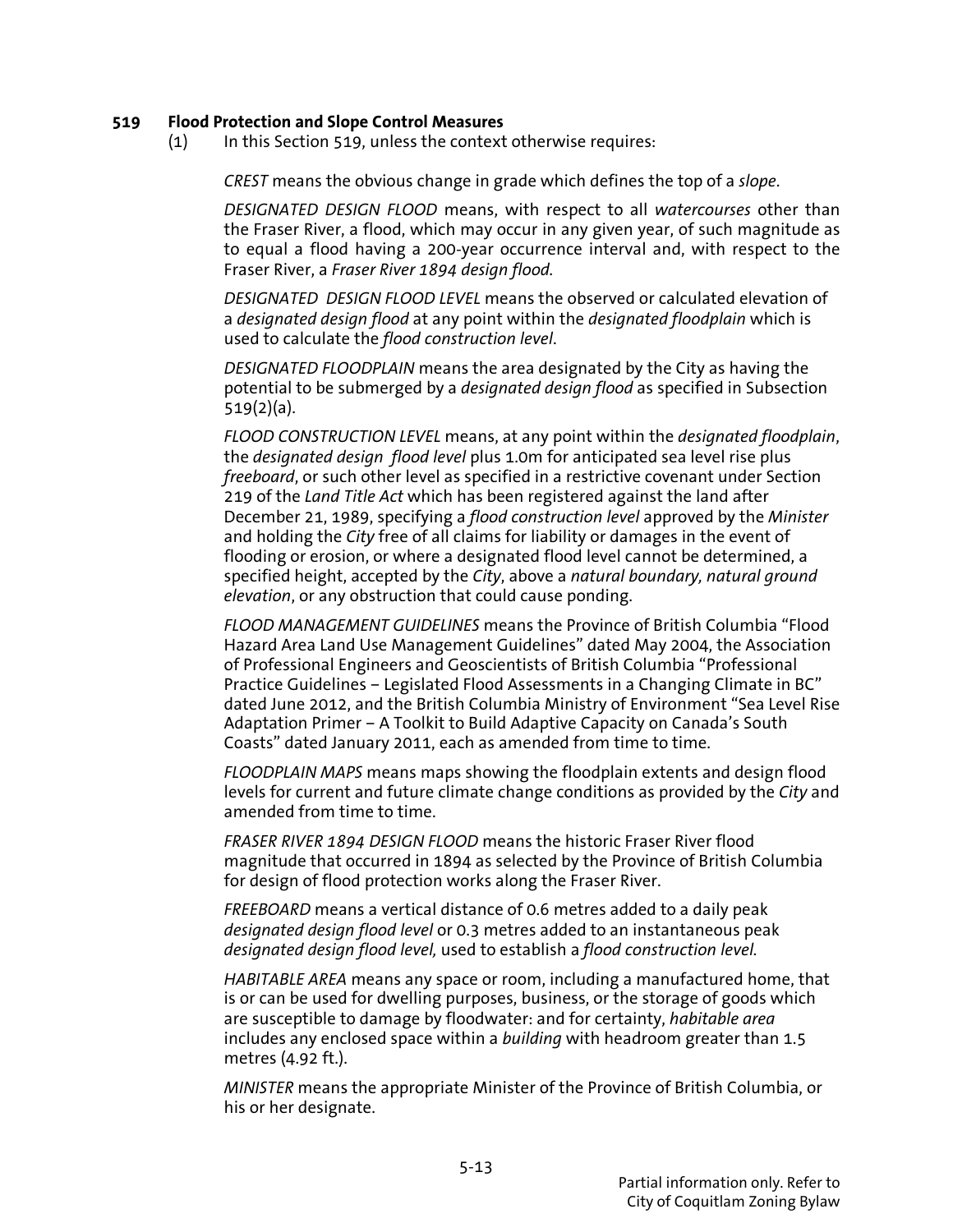*NATURAL BOUNDARY* means the visible high water mark of any lake or *watercourse*, where the presence and action of the water are so common and usual and so long continued in all ordinary years as to mark upon the soil of the bed of the lake or *watercourse* a character distinct from that of the banks of the lake or *watercourse*, in respect to vegetation as well as in respect to the nature of the soil itself (*Land Act* Section 1) and also includes the edge of dormant side channels of any lake, river, stream, or other body of water.

*NATURAL GROUND ELEVATION* means the undisturbed ground elevation prior to site preparation.

*REGISTERED OWNER* means the *person* or *persons* registered in books of the Land Title Office as entitled to an estate in fee simple in the real property concerned.

*SLOPE* means a stretch of rising or falling ground or a portion of land surface marked by an ascent or descent.

*TOE* means the obvious change in grade which defines the foot of a *slope*.

*WATERCOURSE* means a stream or source of water supply, whether usually containing water or not, a pond, lake, river, creek, brook, ditch and a spring or *wetland* that is integral to a *watercourse*.

- (2) (a) The following lands are designated as floodplain:
	- (i) Those floodplain areas of the Brunette, Coquitlam, Fraser and Pitt Rivers shown on Schedule G of this bylaw.
	- (ii) Land within the floodplain setbacks specified in Subsection 519(2)(b); and
	- (iii) Land lower than either the *flood construction level* or the level specified in Subsection 519(2)(c).
	- (b) No *building* or *structure* or part of any *building* or *structure*, except for *public service uses* providing for flood control, shall be located within
		- 30 metres of the *natural boundary* of the DeBoville Slough, Brunette, Coquitlam, Fraser and Pitt Rivers; or
		- 15 metres of the *natural boundary* of any other *watercourse* having a drainage area of 2.0 square kilometres or more and having a *watercourse* bed at least 0.6 metres below the surrounding land.
	- (c) No *building* or *structure* or part thereof shall be sited such that the elevation of the underside of any *habitable area* floor system is:
		- (i) Lower than 1.5 metres above the *natural boundary* of any *watercourse* having a drainage area of 2.0 square kilometres or more and having a *watercourse* bed at least 0.6 metres below the surrounding land outside the *designated floodplain* shown on Schedule G;
		- (ii) lower than the *flood construction level* for that site, as determined on a site-specific basis by a licensed professional with appropriate training and experience using the guidance of the *floodplain* maps available from the *City,* and in a manner consistent with the *flood management guidelines* and other guidance from the Province of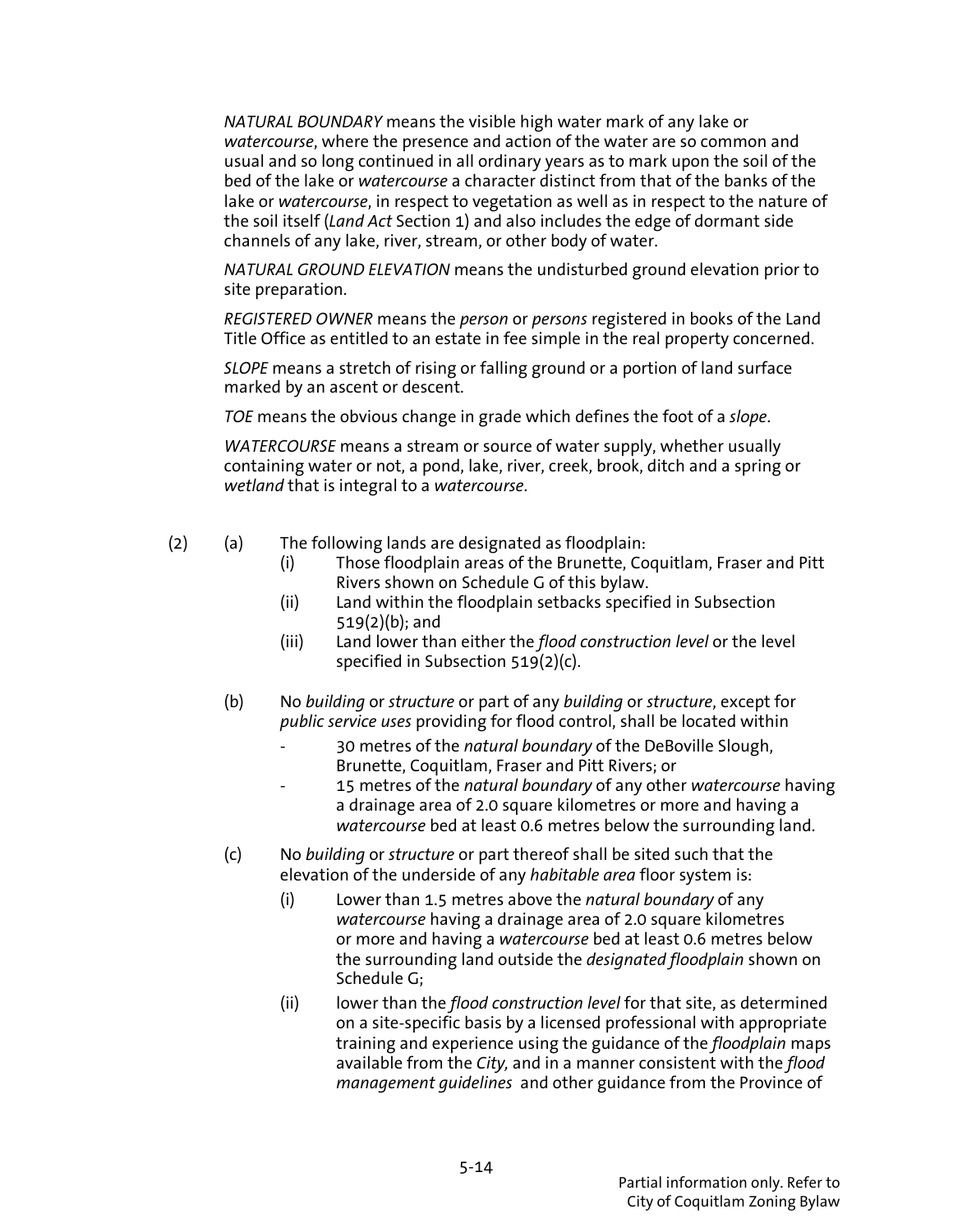British Columbia, within the *designated floodplain* (approximate extents shown on Schedule G);

- (iii) lower than the *flood construction level* for that site as specified in a restrictive covenant under Section 219 of the Land Title Act registered against the land at any time after December 21, 1989 specifying a *flood construction level* approved by the *Minister*, and holding the *City* free of all claims for liability or damages in the event of flooding or erosion.
- (d) The elevation required by  $519(2)(c)$  may be achieved by compacted landfill, structural means or a combination of the two, provided that:
	- such a landfill or structural element is sited in accordance with the requirements of Subsection 519(2)(b);
	- the face of such landfill is adequately protected against erosion by floodwaters; and
	- such a landfill or structural element is designed, certified, and inspected by a licensed professional with appropriate training and experience.
- (e) Notwithstanding the flood elevation and setback standards in this bylaw, a site specific geotechnical study, pursuant to Section 56 of the Community Charter, may be required by the *building inspector* prior to building permit approval.
- (f) Subsection  $519(2)$ (c) will not apply to:
	- (i) renovation of an existing *building* or *structure* occupied as a residence that does not involve an addition to the *building* or *structure*;
	- (ii) an addition to a *building* or *structure* by less than 25 percent of the *floor area* existing at the date of adoption of Bylaw No. 3923, 2008;
	- (iii) that portion of a *building* or *structure* designed or intended for *residential use* that is comprised of essentially non-habitable areas such as carports or garages, utility areas or workshops;
	- (iv) that portion of a *building* for *apartment use* designated or intended for *accessory off-street parking use*;
	- (v) an addition to an existing *building* or *structure* occupied as a residence, to be created by raising the existing residence and creating non-habitable area underneath;
	- (vi) farm *buildings* in the Agricultural Land Reserve other than:
		- 1. *dwelling units*; and,
		- 2. Closed-sided livestock housing, unless such housing is behind standard dykes designated for the *designated design flood* and approved by the *Minister;*
	- (viii) *buildings* for *industrial use* insofar as being affected by their location in the floodplain of the Fraser River, where the underside of the floor system is not lower than the *designated design flood level* of the Fraser River; or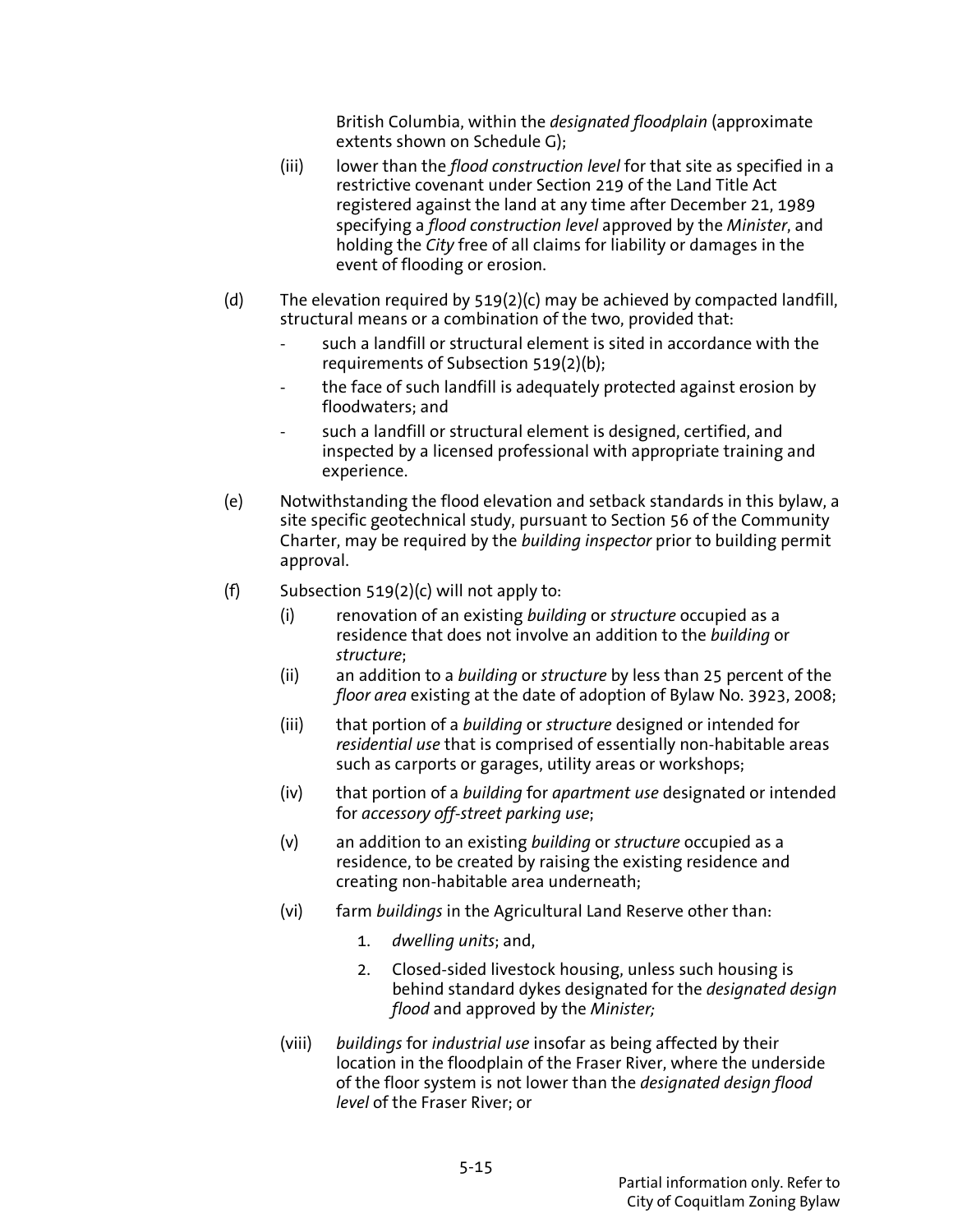- (ix) heavy industry behind standard dykes designed for the *designated design flood* and approved by the Minister; heavy industry includes uses such as manufacturing or processing of wood and paper products, petroleum and coal products, *industrial* chemical and byproducts and allied products.
- (g) Notwithstanding 519(2)(c), closed-sided livestock housing in the Agricultural Land Reserve not behind standard dykes designed for the *designated design flood* must be elevated 1.0 metre above the *natural ground elevation;*
- (h) Where a lot is of such a size, shape or condition or so located that because of Subsections 519(2)(b) or (c) of this bylaw, it is impracticable for a *building* or *structure* otherwise allowed to be built or renovated on the lot in accordance with all other bylaws, enactments of the Province, and all other rules of law, the Council may, under the provisions of Subsections 910(5) and (6) of the *Local Government Act*, permit an exemption, by resolution of Council, provided that:
	- (i) Council considers the proposed development to be consistent with the *flood management guidelines*;
	- (ii) Council has received a report prepared by a licensed professional with appropriate training and experience stating that the land may be safely used for the intended use; and
	- (iii) The owner of the land has had registered against the land in question, under Section 219 of the *Land Title Act*, in favour of the *City*, and with priority over any financial charges, a covenant waiving the *City* from all liability or damage in the event of flooding or erosion.
- (3) (a) No *building* or *structure* or any part of either may be constructed, reconstructed, moved, extended or located within:
	- (i) 8.0 metres of the *crest* and 10.0 metres of the *toe* of a *slope* of an angle of 20 to 30 degrees (36% to 58%); or
	- (ii) 15.0 metres of the *crest* and 15.0 metres of the *toe* of a *slope* of over 30 degrees, to 35 degrees (58% to 70%);
	- (iii) a distance of the *crest* or *toe* of a *slope* over 35 degrees (70%) equal to the vertical difference in elevations from the *toe* to the *crest*, measured from mid-point of the *slope* in plan, plus 8 metres at the *crest* and 10 metres at the *toe*; the *crest* or *toe* to be established by a British Columbia Land Surveyor and delineated on the ground by fencing, posting or survey markers;
	- (iv) or on a *slope* in excess of 20 degrees (36%).
	- (b) Subsection  $519(3)(a)$  will not apply to:
		- (i) *slopes* with a vertical difference in elevation of six metres or less from the *toe* to the *crest*;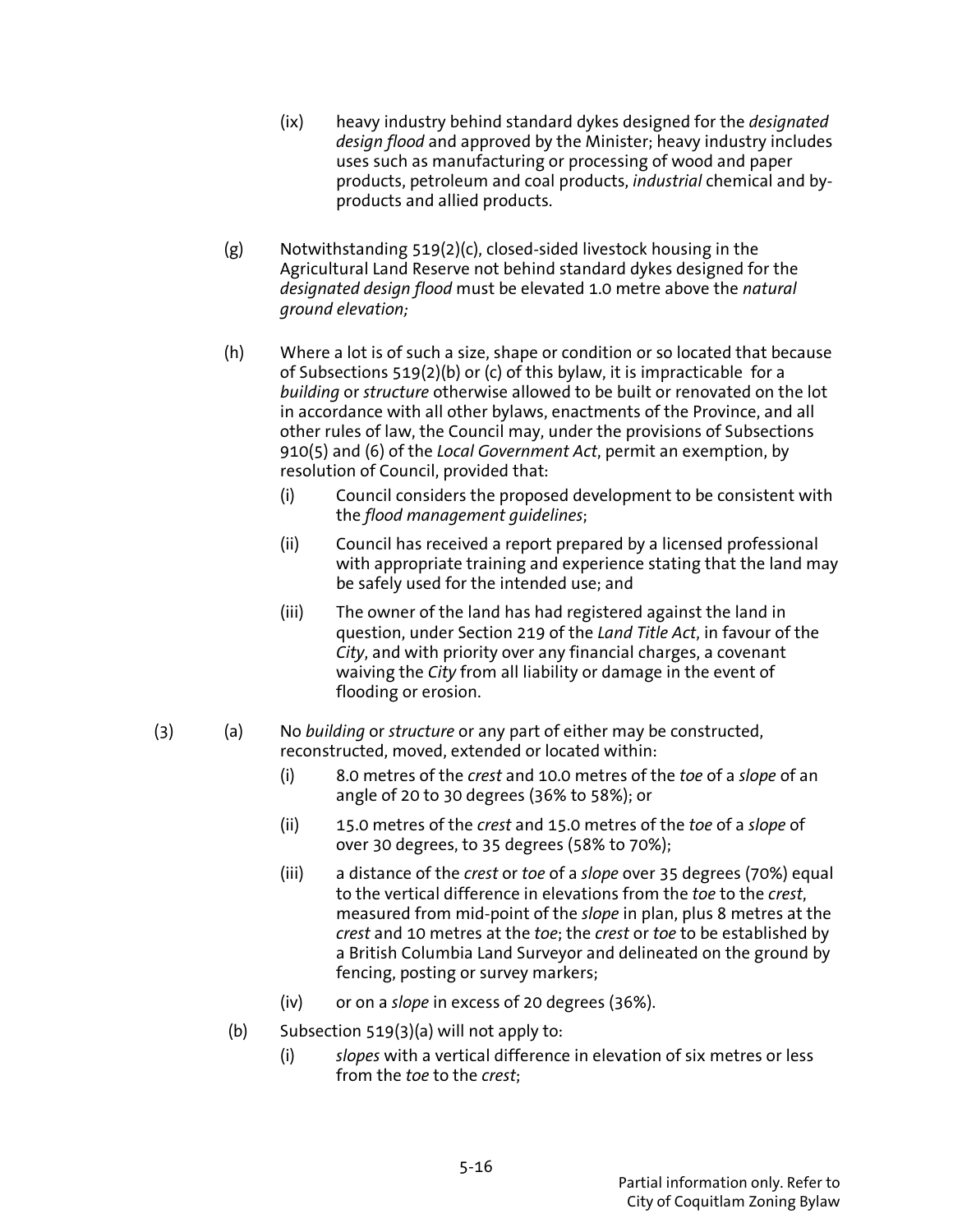- (ii) *slopes* created with the construction of highways or *slopes* constructed as a condition of *subdivision*, in accordance with plans approved by the *City e*ngineer;
- (iii) *buildings* and *structures* for *resource use*;
- (iv) portions of *buildings* cantilevered into the setback in Subsection 519(3)(a), where the portion is no closer than five metres to the *toe* or *crest* and where surface discharge on runoff therefrom is controlled to prevent concentrated flow.

# **520 Satellite Dishes**

- (1) A satellite dish greater than 0.8 metres in diameter:
	- (a) must be located to the rear of the rear wall of the *principal building*, except as permitted by paragraph (d);
	- (b) must be located no less than 1.2 metres from the rear and *interior side lot line*s and no less than 3.8 metres from an *exterior side lot line*, to be measured from the *lot* line to the point where the dish is the widest; where the required setback from an interior or exterior *lot* line as it applies to an *accessory building* or *structure* is greater than 1.2 metres and 3.8 metres, respectively, the greater setback applies;
	- (c) located at ground level, must not exceed the maximum *height* for an *accessory building* in the applicable zone; where the zone contains no *height* limitations for an *accessory building* or *structure*, the maximum allowable *height* is 3.7 metres;
	- (d) is permitted on the rooftop of a *building* in all zones, as long as the base of the dish is not higher than 0.6 metres above the nearest point of the roof, except a satellite dish must not be located on the roof of a *building* which contains a *dwelling unit* if the *building* has less than 4 *storey*s;
	- (e) where it becomes necessary, may be mounted above ground level on a free standing *structure*, as long as:
		- (i) it meets the regulations set out in paragraphs (a) and (b);<br>(ii) the top of the dish does not proiect above the highest poir
		- the top of the dish does not project above the highest point of the *principal building*;
	- (f) and related equipment must not contain any *advertising* signs or devices or be illuminated.
- (2) Where a *person* can demonstrate to the satisfaction of *Council* that a satellite dish complying with these regulations is unable to receive reception, *Council* may, but is in no way obligated, to vary these requirements by way of a development variance permit.

### **521 Conformance with the Sign Bylaw**

 Any permitted advertising use or *accessory advertising* use must conform to the regulations in the City of Coquitlam Sign Bylaw currently in force.

### **522 Minimum Dwelling Unit Size**

A *dwelling unit* must not be less than 29 m<sup>2</sup> in *gross floor area.*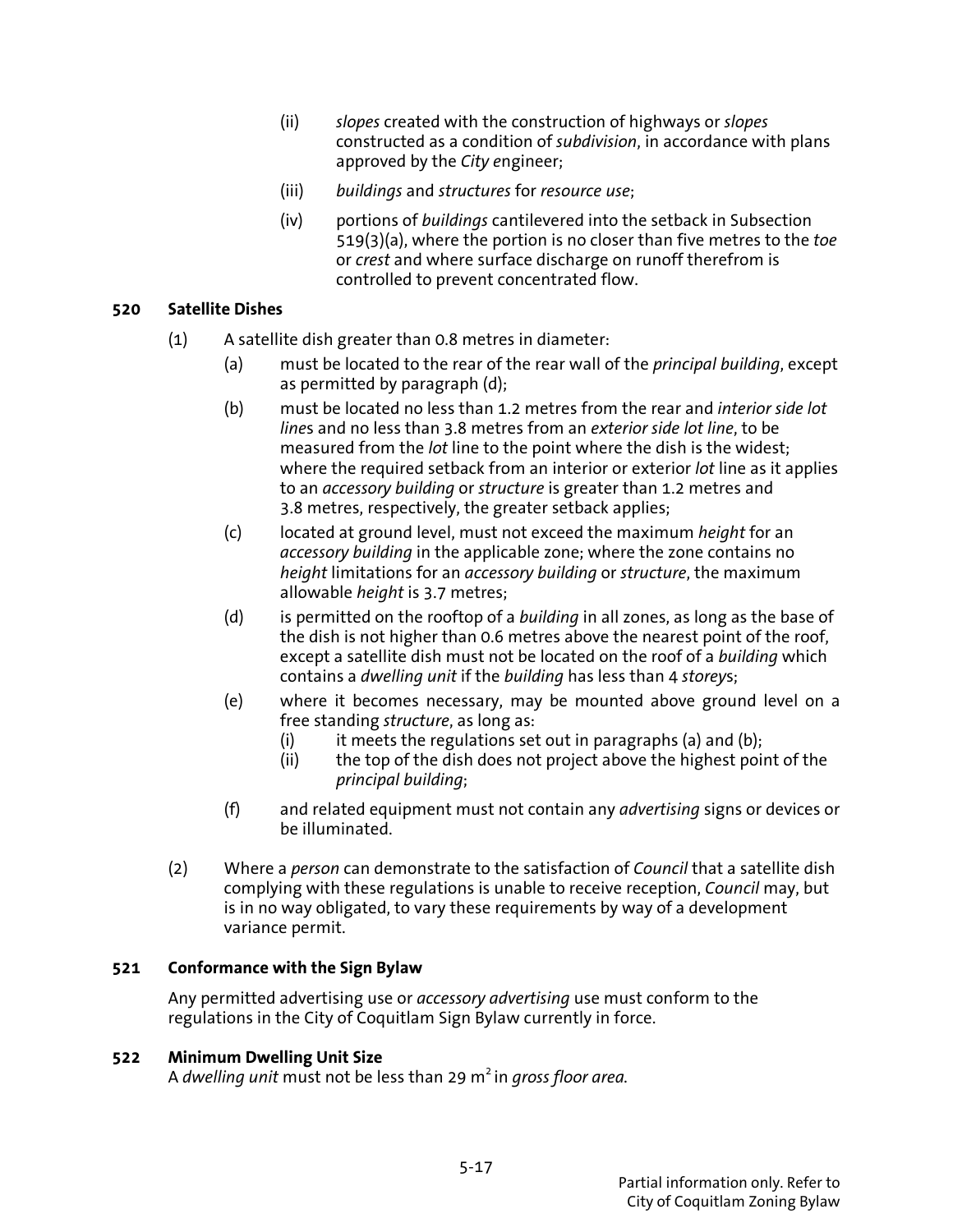## **523 Riparian Areas Regulation**

(1) In this section 523, the following words have the meaning ascribed to them unless the context otherwise requires:

ACT means the *Fish Protection Act,* S.B.C. 1997, c. 21 as amended or superseded. ACTIVE FLOODPLAIN means an area of land that supports floodplain plant species and is:

- (a) adjacent to a stream that may be subject to temporary, frequent or seasonal inundation, or
- (b) within a boundary that is indicated by the visible high water mark.

ASSESSMENT METHODS means the methods set out in the Schedule to the Riparian Areas Regulation.

ASSESSMENT REPORT means a report prepared in accordance with the *assessment methods* to assess the potential impact of a proposed development in a *riparian assessment area* and which is certified for the purposes of this regulation by a *qualified environmental professional*.

DEVELOPMENT means any of the following associated with or resulting from the *City's* regulation or approval of residential, commercial or industrial activities or ancillary activities to the extent that they are subject to the *City's* powers under Part 26 of *the Local Government Act*:

- (a) removal, alteration, disruption or destruction of vegetation;
- (b) disturbance of soils;
- (c) construction or erection of buildings and structures;
- (d) creation of non-structural impervious or semi-impervious surfaces;
- (e) flood protection works;
- (f) construction of roads, trails, docks, wharves and bridges;
- (g) provision and maintenance of sewer and water services;
- (h) development of drainage systems;
- (i) development of utility corridors;
- (j) subdivision as defined in Section 872 of the *Local Government Act*.

DEVELOPMENT PROPOSAL means any *development* that is proposed in a *riparian assessment area* that is within or partly within the boundaries of the *City*.

FISH means all life stages of:

- (a) salmonids,
- (b) game fish, and
- (c) regionally significant fish.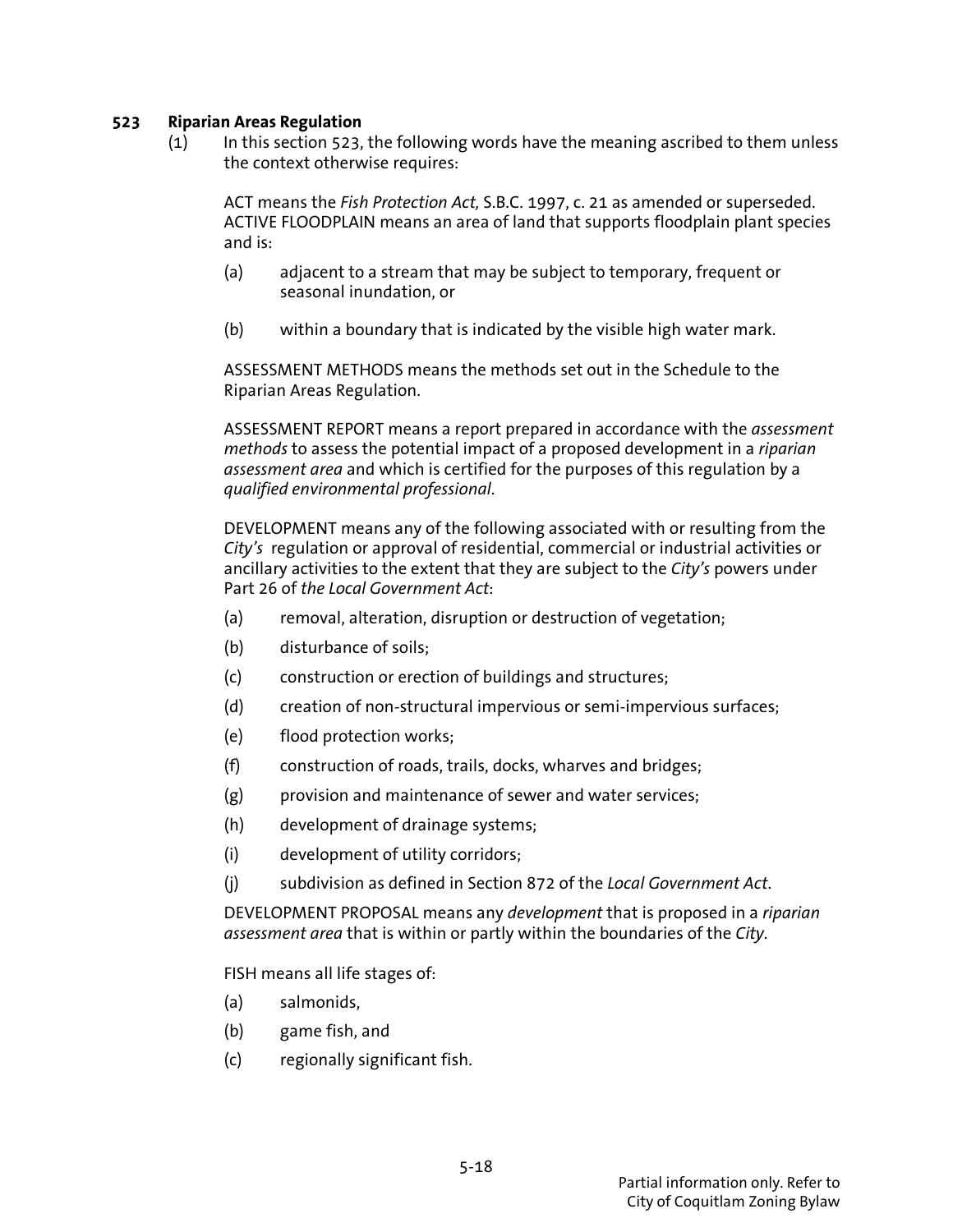FLOODPLAIN PLANT SPECIES means plant species that are typical of an area of inundated or saturated soil conditions and that are distinct from plant species on freely drained adjacent upland sites.

HIGH WATER MARK means the visible high water mark of a stream where the presence and action of the water are so common and usual, and so long continued in all ordinary years, as to mark on the soil of the bed of the stream a character distinct from that of its banks, in vegetation, as well as in the nature of the soil itself, and includes the active floodplain.

LOCAL GOVERNMENT ACT means the *Local Government Act*, R.S.B.C. 1996, c. 323, as amended or superseded.

MINISTER means the Minister of Environment for the Province of British Columbia.

MINISTRY means the Ministry of Environment for the Province of British Columbia.

NATURAL FEATURES, FUNCTIONS AND CONDITIONS include but are not limited to the following:

- (a) large organic debris that falls into the stream or streamside area, including logs, snags and root wads;
- (b) areas for channel migration, including active floodplains;
- (c) side channels, intermittent streams, seasonally wetted contiguous areas and floodplains;
- (d) the multi-canopied forest and ground cover adjacent to streams that
	- (i) moderates water temperatures;
	- (ii) provides a source of food, nutrients and organic matter to streams;
	- (iii) establishes root matrices that stabilize soils and stream banks, thereby minimizing erosion; and
	- (iv) buffers streams from sedimentation and pollution in surface runoff;
- (e) a natural source of stream bed substrates;
- (f) permeable surfaces that permit infiltration to moderate water volume, timing and velocity and maintain sustained water flows in streams, especially during low flow periods.

PERMANENT STRUCTURE means any building or structure that was lawfully constructed, placed or erected on a secure and long lasting foundation on land in accordance with any of the *City's* bylaw or approval condition in effect at the time of construction, placement or erection.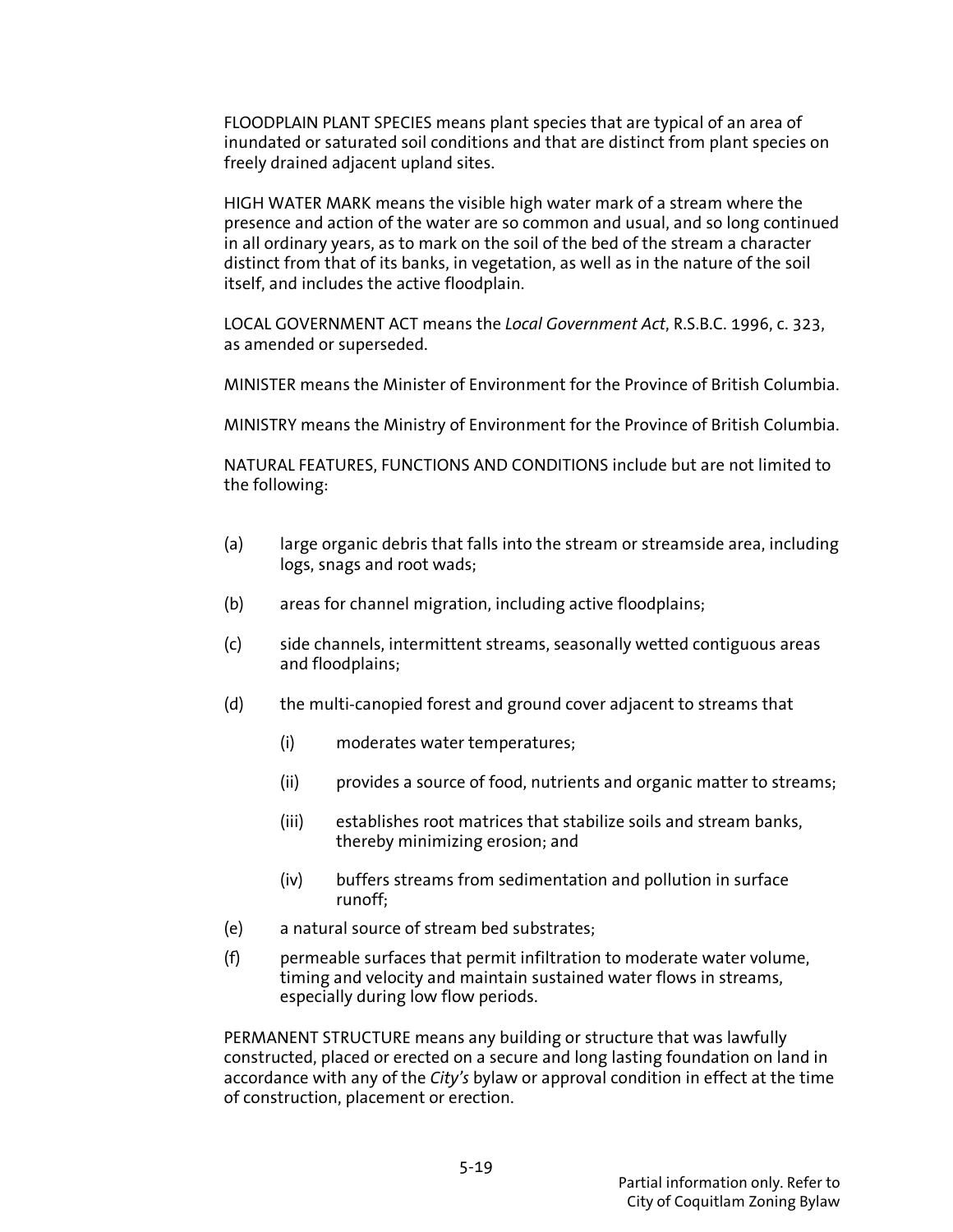QUALIFIED ENVIRONMENTAL PROFESSIONAL means an applied scientist or technologist, acting alone or together with another qualified environmental professional, if

- (a) the individual is registered and in good standing in British Columbia with an appropriate professional organization constituted under an Act, acting under that association's code of ethics and subject to disciplinary action by that association;
- (b) the individual's area of expertise is recognized in the assessment methods as one that is acceptable for the purpose of providing all or part of an assessment report in respect of that development proposal; and
- $(c)$  the individual is acting within that individual's area of expertise.

RAVINE means a narrow, steep-sided valley that is commonly eroded by running water and has a slope grade greater than 3:1.

RIPARIAN AREA means a streamside protection and enhancement area.

RIPARIAN ASSESSMENT AREA means:

- (a) for a *stream*, the 30 metre strip on both sides of the *stream*, measured from the *high water mark*;
- (b) for a *ravine* less than 60 metres wide, a strip on both sides of the *stream* measured from the *high water mark* to a point that is 30 metres beyond the top of the *ravine* bank; and
- (c) for a *ravine* 60 metres wide or greater, a strip on both sides of the *stream* measured from the *high water mark* to a point that is 10 metres beyond the top of the *ravine* bank.

RIPARIAN AREAS REGULATION means B.C. Reg. 376/2004 as amended or superseded.

STREAM includes any of the following that provides fish habitat:

- (a) a watercourse, whether it usually contains water or not;
- (b) a pond, lake, river, creek or brook;
- (c) a ditch, spring or wetland that is connected by surface flow to something referred to in paragraph (a) or (b).

STREAMSIDE PROTECTION AND ENHANCEMENT AREA means an area:

(a) adjacent to a *stream* that links aquatic to terrestrial ecosystems and includes both existing and potential riparian vegetation and existing and potential adjacent upland vegetation that exerts an influence on the *stream*; and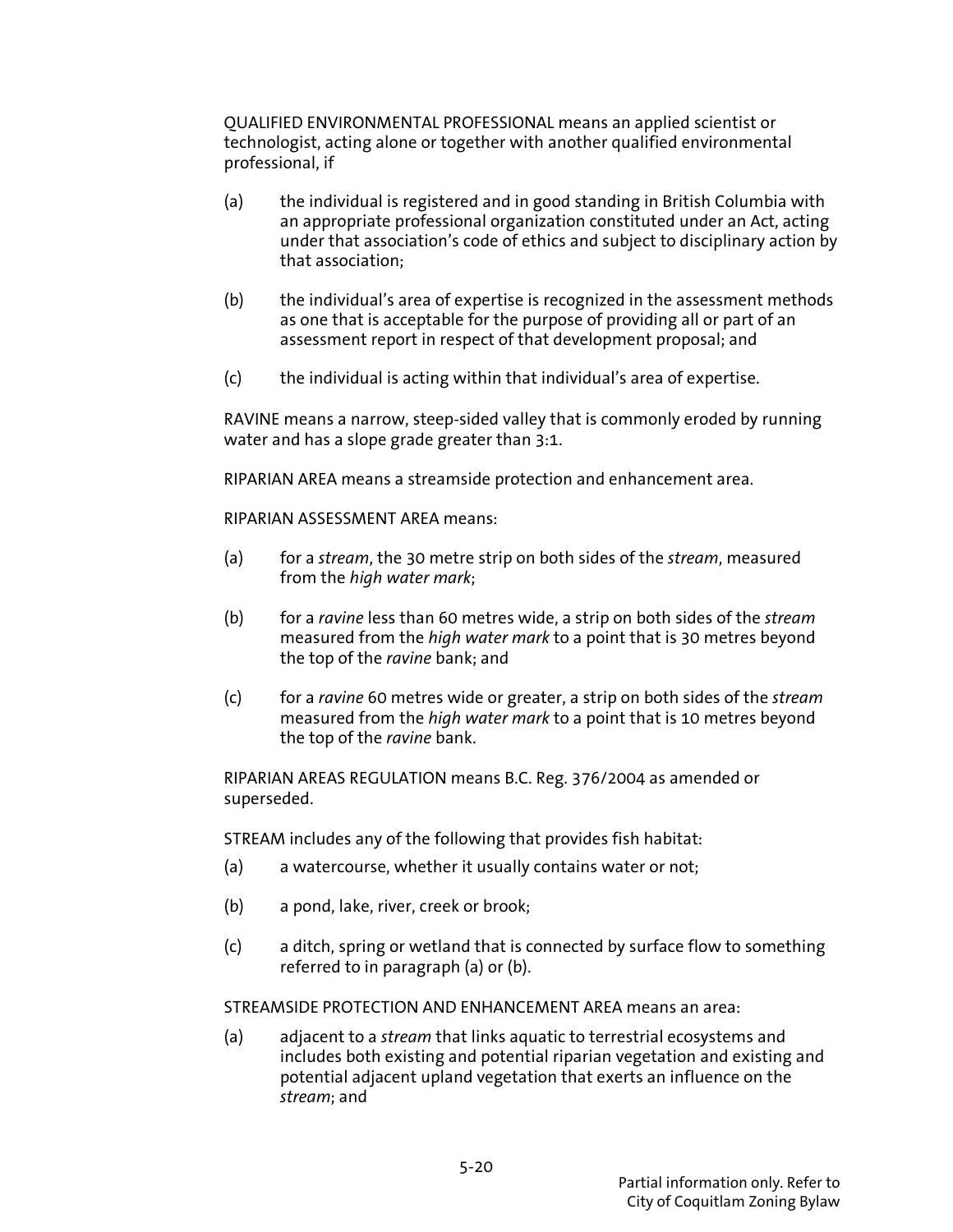(b) the size of which is determined according to this regulation on the basis of an assessment report provided by a *qualified environmental professional* in respect of a development proposal.

For the purpose of this definition of *streamside protection and enhancement area*, vegetation must be considered to be "potential" if there is a reasonable ability for regeneration either with assistance through enhancement or naturally, but an area covered by a *permanent structure* must be considered to be incapable of supporting potential vegetation.

TOP OF THE RAVINE BANK means the first significant break in a *ravine* slope where the break occurs such that the grade beyond the break is flatter than 3:1 for a minimum distance of 15 metres measured perpendicularly from the break, and the break does not include a bench within the ravine that could be developed.

WETLAND means land that is inundated or saturated by surface or groundwater at a frequency and duration sufficient to support, and that under normal conditions does support, vegetation typically adapted for life in saturated soil conditions, including swamps, marshes, bogs, fens, estuaries and similar areas that are not part of the active floodplain of a *stream*.

- (2) Subject to subsection (3), this section 523 applies to the exercise of local government powers by the *City* under Part 26 of the *Local Government Act*.
- (3) This section 523 does not apply to a development permit or development variance permit issued only for the purpose of enabling reconstruction or repair of a *permanent structure* described in section 911(8) of the *Local Government Act* if the structure remains on its existing foundation.
- (4) In respect of *development proposals* related wholly or partially to *riparian assessment areas* within the *City*, the *City* as a local government will not approve or allow *development* to proceed in those *riparian assessment areas* unless the *development* proceeds in accordance with subsections (5), (6) or (7).
- (5) The *City* may approve or allow *development* to proceed if it has developed a map by which the *streamside protection and enhancement areas* are delineated based on the Simple Assessment methodology provided for in the *Riparian Area Regulation* and the *development* is outside those areas.
- (6) The *City* may approve or allow *development* to proceed if the *City* is notified by the *Ministry* that Fisheries and Oceans Canada and the *Ministry* have been
	- (a) notified of the *development proposal,* and
	- (b) provided with a copy of the *assessment report*, prepared by a *qualified environmental professional* who has carried out an assessment, that
		- (i) certifies that the *qualified environmental professional* is qualified to carry out the assessment;
		- (ii) certifies that the *assessment methods* have been followed, and